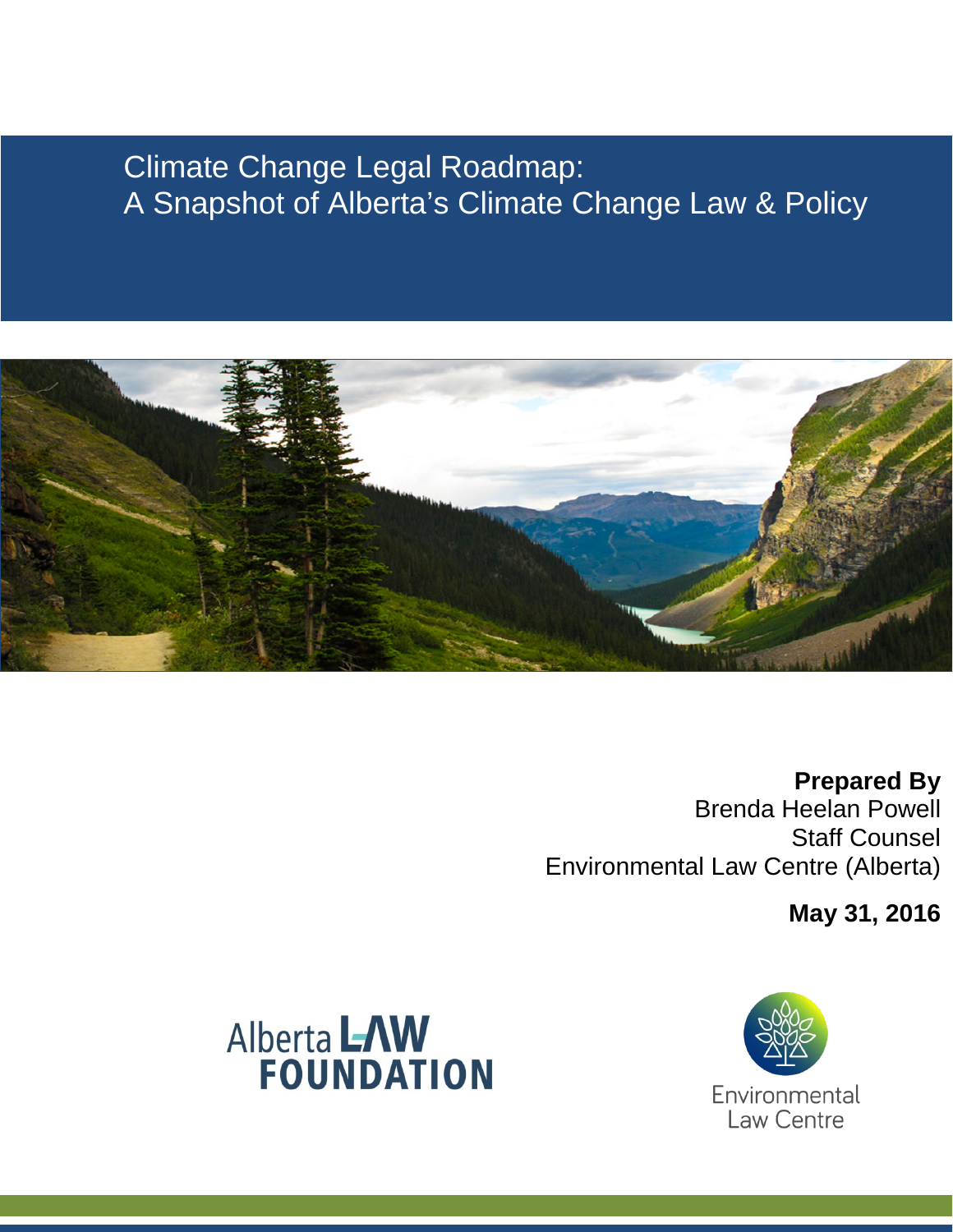**Library and Archives Canada Cataloguing in Publication** 

**Powell, Brenda Heelan, 1971-, author Climate change legal roadmap : a snapshot of Alberta's climate change law & policy / prepared by Brenda Heelan Powell (Staff Counsel, Environmental Law Centre (Alberta).** 

**"Alberta Law Foundation." Includes bibliographical references. Electronic monograph in PDF format. ISBN 978-0-921503-98-9 (pdf)** 

**1. Climatic changes--Law and legislation--Alberta. 2. Climatic changes--Government policy--Alberta. 3. Environmental law--Alberta. I. Alberta Law Foundation, sponsoring body II. Environmental Law Centre (Alta.), issuing body III. Title.**

**KEA420.P69 2016 344.712304'6 C2016-903782-7**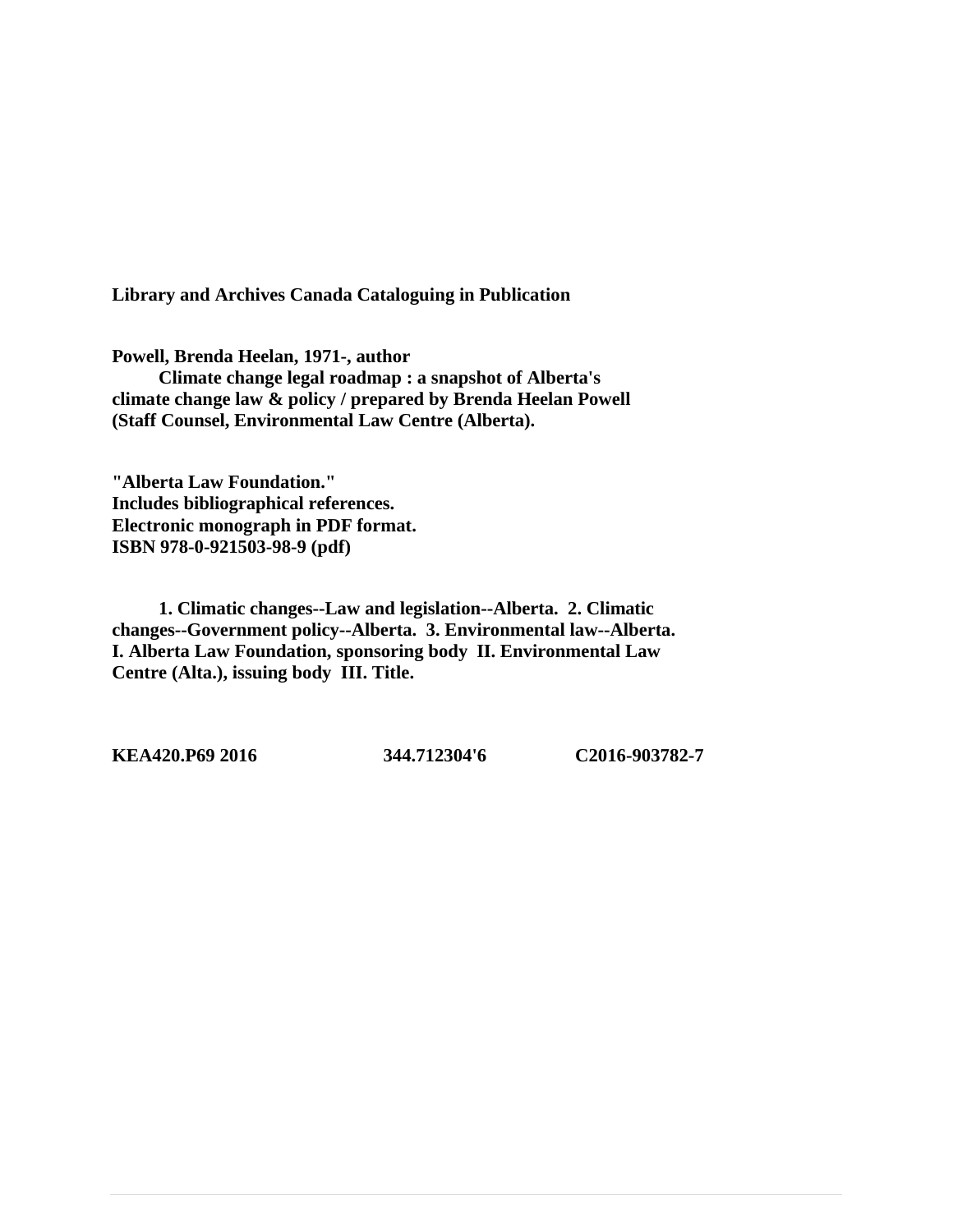#### **The Environmental Law Centre (Alberta) Society**

The Environmental Law Centre (ELC) is Alberta's oldest and most active public interest environmental law organization and believes that law is the most powerful tool to protect the environment. Since it was founded in 1982, the ELC has been and continues to be Alberta's only registered charity dedicated to providing credible, comprehensive and objective legal information regarding natural resources, energy and environmental law, policy and regulation in the Province of Alberta. The ELC's mission is to educate and champion for strong laws and rights so all Albertans can enjoy clean water, clean air and a healthy environment.

> Environmental Law Centre 410, 10115 – 100A Street Edmonton, AB T5J 2W2

Telephone: (780) 424-5099 Fax: (780) 424-5133 Toll-free: 1-800-661-4238 Email: elc@elc.ab.ca

Website: [www.elc.ab.ca](http://www.elc.ab.ca/)

Blog: [http://environmentallawcentre.wordpress.com](http://environmentallawcentre.wordpress.com/)

Facebook:<http://www.facebook.com/environmentallawcentre>

Twitter: [https://twitter.com/ELC\\_Alberta](https://twitter.com/ELC_Alberta)

To sign up for email updates visit: <http://www.elc.ab.ca/pages/home/Notification.aspx>

The Environmental Law Centre thanks the Alberta Law Foundation for its financial support of our climate change program which includes the **Climate Change Legal Roadmap** series of papers and the companion **Climate Change Law Blog Series**.

# Alberta LAW **FOUNDATION**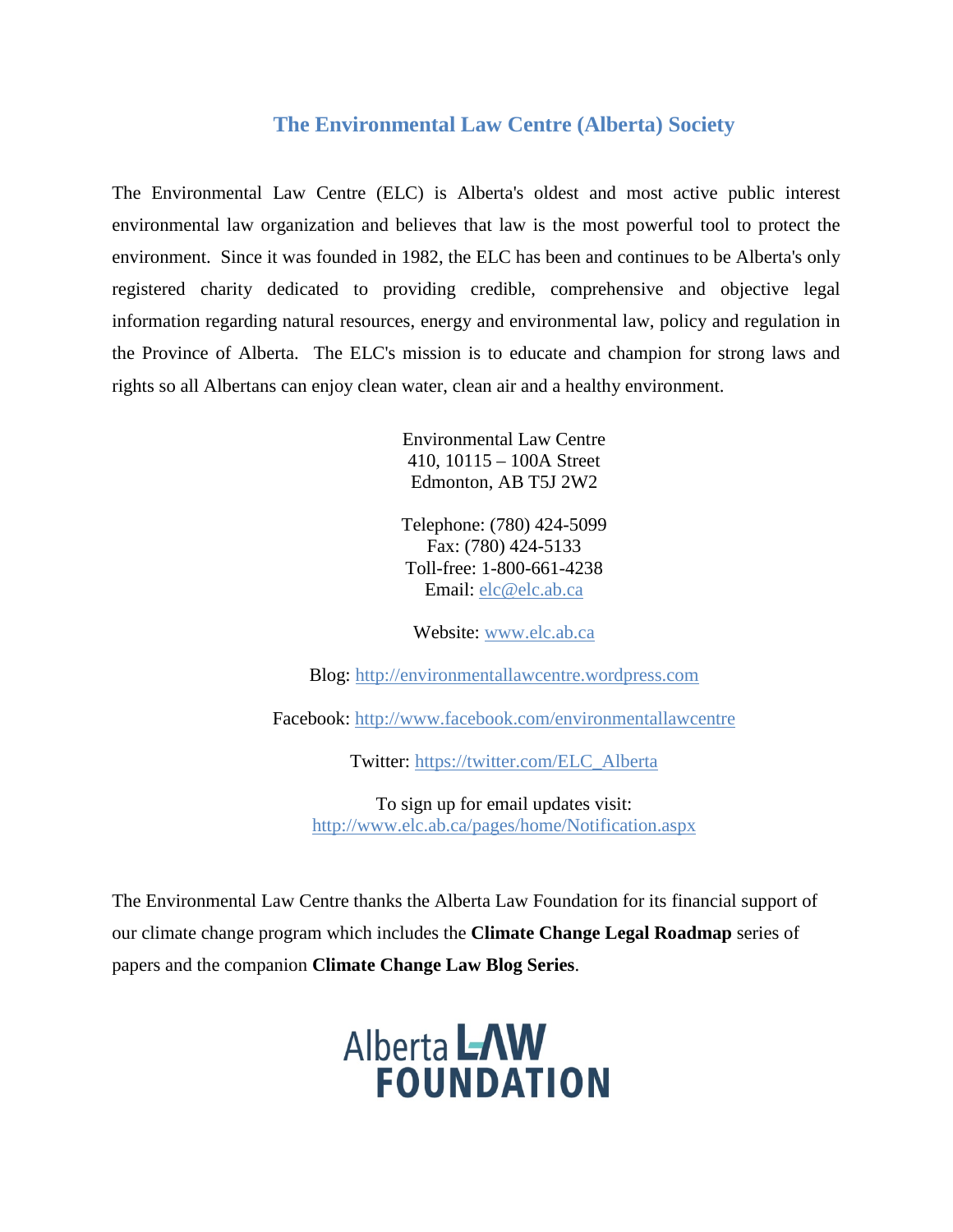## **Table of Contents**

| A.                                                                                             |
|------------------------------------------------------------------------------------------------|
| i.<br><b>Regulatory Framework under Climate Change and Emissions Management Act  8</b>         |
| ii.                                                                                            |
| <b>B.</b>                                                                                      |
| i.<br><b>Federal Regulation of Vehicle Emissions and Coal-Fired Electricity Generation </b> 14 |
| ii.                                                                                            |
|                                                                                                |
|                                                                                                |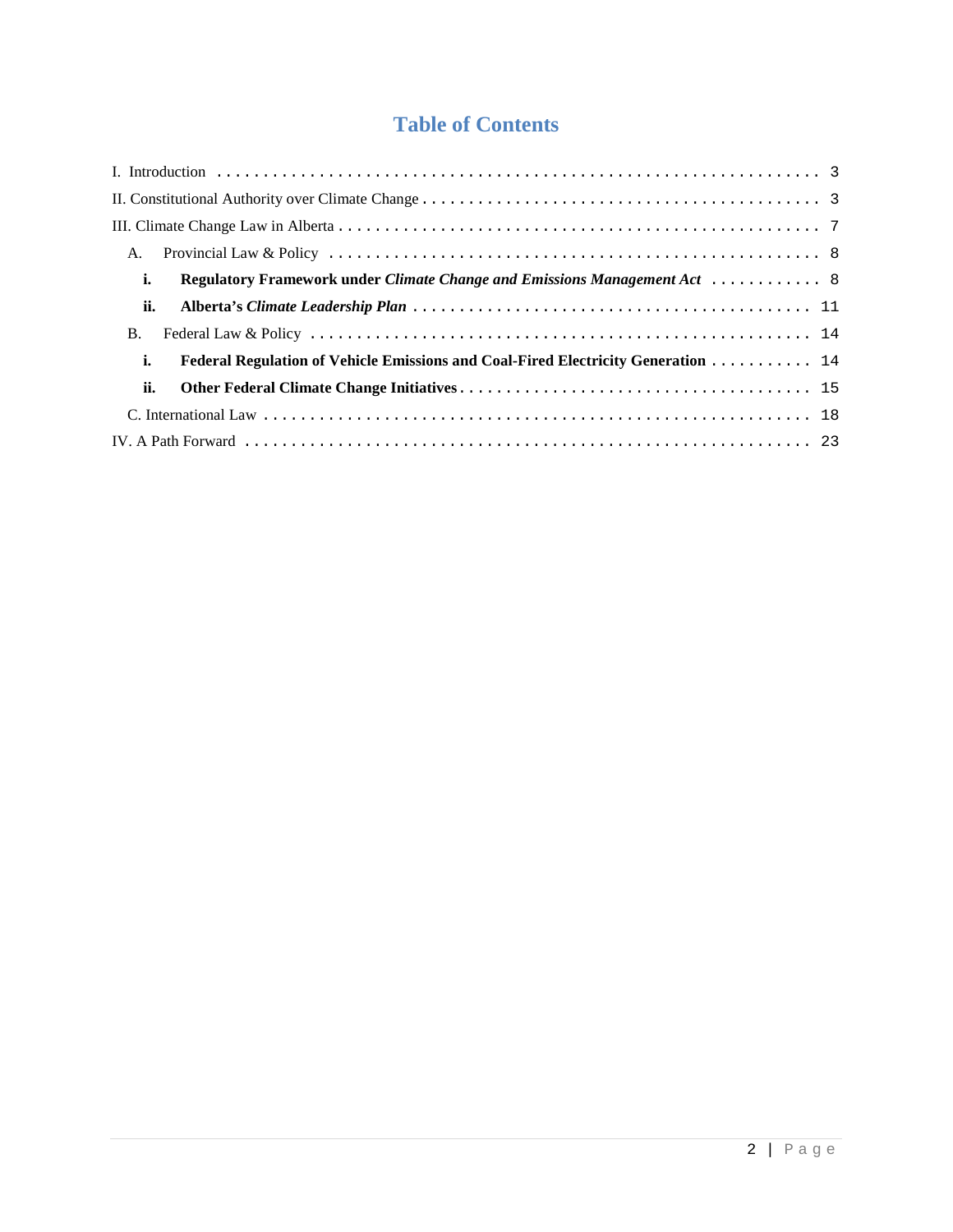## <span id="page-4-0"></span>**I. Introduction**

In late 2015, the Alberta Government released its *Climate Leadership Plan* (the "*Climate Leadership Plan*") which is a policy document based upon the recommendations made in the *Climate Change Advisory Panel [Report](http://alberta.ca/documents/climate/climate-leadership-report-to-minister.pdf)* (the "*Report*").[1](#page-4-2) The *Climate Leadership Plan* focuses on four key areas for further development:

- implementing a new carbon price on greenhouse gas (GHG) pollution,
- phasing out coal-generated electricity and developing more renewable energy,
- legislating an oil-sands emissions limit, and
- employing a new methane emission reduction plan.

While the *Climate Leadership Plan* sets policy guidance for climate change legislative action in Alberta, it is a very high-level document. There is not a great amount of detail on the tools and mechanisms that will be used to achieve the policy goals set in the *Climate Leadership Plan*.

In response to this dearth of policy detail, the ELC will be publishing a series of reports – the **Climate Change Legal Roadmap** – outlining climate change actions taken in other jurisdictions and making recommendations for Alberta. This is the first report in the series and provides a snapshot of existing climate change law in Alberta as of **April 2016**. Subsequent reports in the series will address carbon pricing, coal phase-out, oil-sands emissions limits, and methane emissions reductions.

## <span id="page-4-1"></span>**II. Constitutional Authority over Climate Change**

In Canada, the authority of the federal and provincial governments to make laws is dictated by the *Constitution*.<sup>[2](#page-4-3)</sup> Sections 91 and 92 of the constitution list the subject matters over which the federal and provincial governments have jurisdictional authority, respectively. Canada's constitution does not grant one particular level of government exclusive authority to deal with

<span id="page-4-2"></span> $1$  The Alberta Climate Leadership Panel was established in mid-2015 for the purposes of providing advice to the Government of Alberta to inform the development of a comprehensive climate change strategy. The Panel engaged with Albertans, reviewed existing climate change policies, and provided advice to the Minister of Environment and Parks.

<span id="page-4-3"></span><sup>2</sup> *Constitution Act, 1867* (UK), 30 & 31 Vict., c. 3 (U.K.), reprinted in RSC 1985, App. II, No. 5.

 $3 | P \text{ a } g \text{ e}$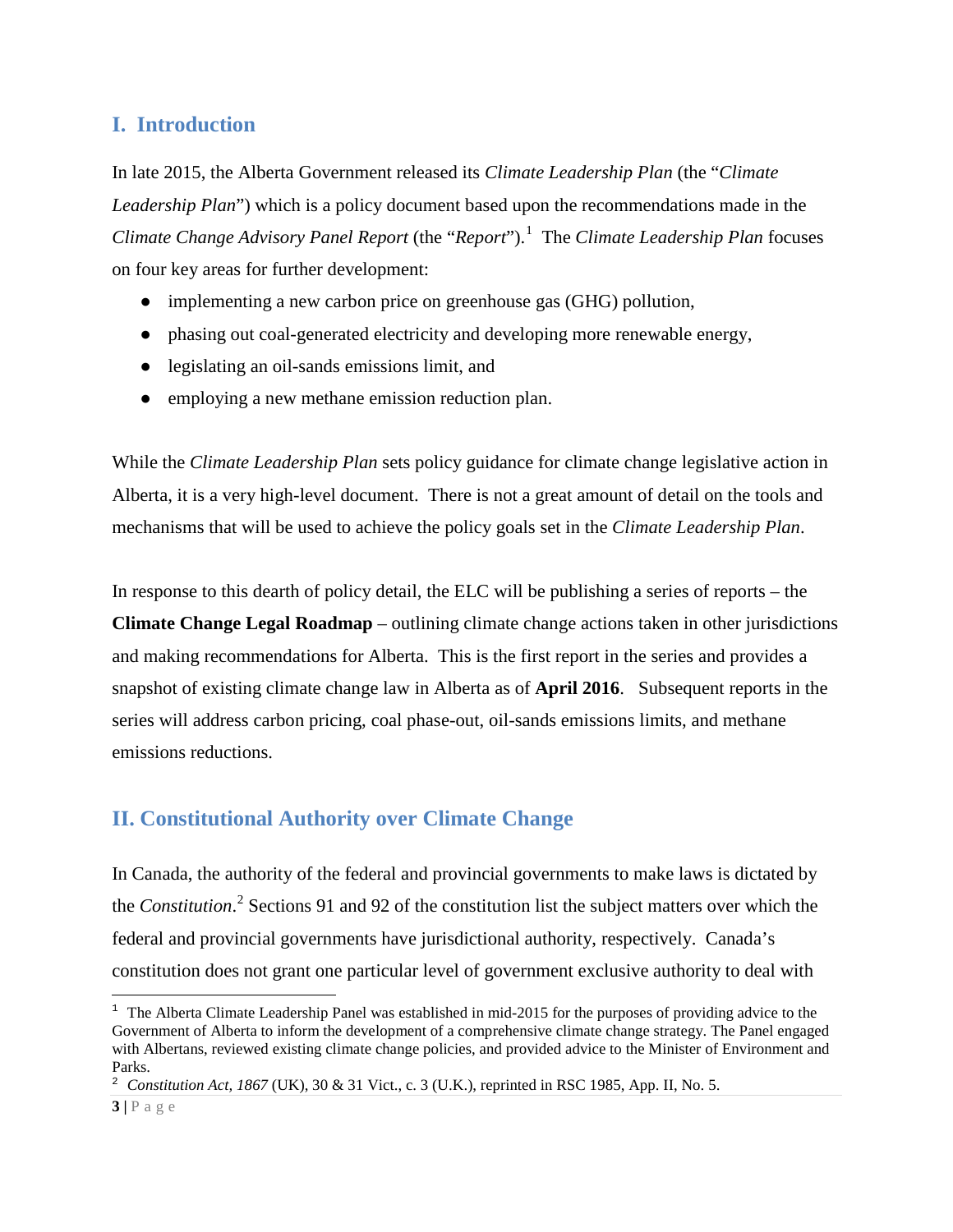the environment *per se*. Although the *Constitution* does not expressly assign legislative authority over the environment to either the federal or provincial governments, both levels of government have relevant authority making the environment a matter of overlapping and concurrent regulation. In addition to authority to make laws, both the federal and provincial governments have ownership over a variety of natural resources which confers a measure of control in environmental matters.

In relation to environmental matters, provinces have a dual role as legislators and owners of natural resources.<sup>[3](#page-5-0)</sup> By virtue of s. 92 of the *Constitution*,<sup>[4](#page-5-1)</sup> each province may make laws in relation to municipalities, property and civil rights in the province, local works and undertakings, and all matters of a merely local or private nature in the province. Given the broad legislative authority granted by the *Constitution* and the rights associated with resource ownership, provinces generally have good authority to deal with environmental matters within the province. The primary exceptions to this provincial authority are matters that affect fisheries or navigation, and intra-provincial pollution that moves across boundaries by air or water (as these matters are expressly granted to federal jurisdiction).<sup>[5](#page-5-2)</sup>

Specifically with respect to climate change, several legal scholars have found that legislation addressing climate change fits comfortably within provincial authority.<sup>[6](#page-5-3)</sup> Provincial authority to act on climate change derives from its constitutional jurisdiction over property and civil rights in the province, local works and undertakings, and all matters of a merely local or private nature in the province.<sup>[7](#page-5-4)</sup> In these matters, the authority of each province is confined to action within its own boundaries. As stated by Bankes and Lucas: [8](#page-5-5)

<span id="page-5-0"></span><sup>3</sup> Alastair R. Lucas, 'Natural Resource and Environmental Management: A Jurisdictional Primer" in Donna Tingley, ed, *Environmental Protection and the Canadian Constitution: Proceedings of the Canadian Symposium on Jurisdiction and Responsibility for the Environment* (Edmonton: Environmental Law Centre, 1987). <sup>4</sup> *Supra*. note 2.

<span id="page-5-2"></span><span id="page-5-1"></span><sup>5</sup> Judith Hanebury, "The Environment in the Current Constitution", (1992) 18:4 Alternatives 14.

<span id="page-5-3"></span><sup>6</sup> Nigel D. Bankes and Alastair Lucas, "Kyoto, Constitutional Law and Alberta's Proposals" (2004) 42 Alta. L. Rev. 355; and Shi-Ling Hsu and Robin Elliot, "Regulatory Greenhouse Gases in Canada: Constitutional and Policy Developments" (2009) 54 McGill L.J. 463.

<span id="page-5-4"></span><sup>7</sup> Nigel D. Bankes and Alastair Lucas, *supra*. note 6 at 374.

<span id="page-5-5"></span><sup>8</sup> *Ibid*. at 375.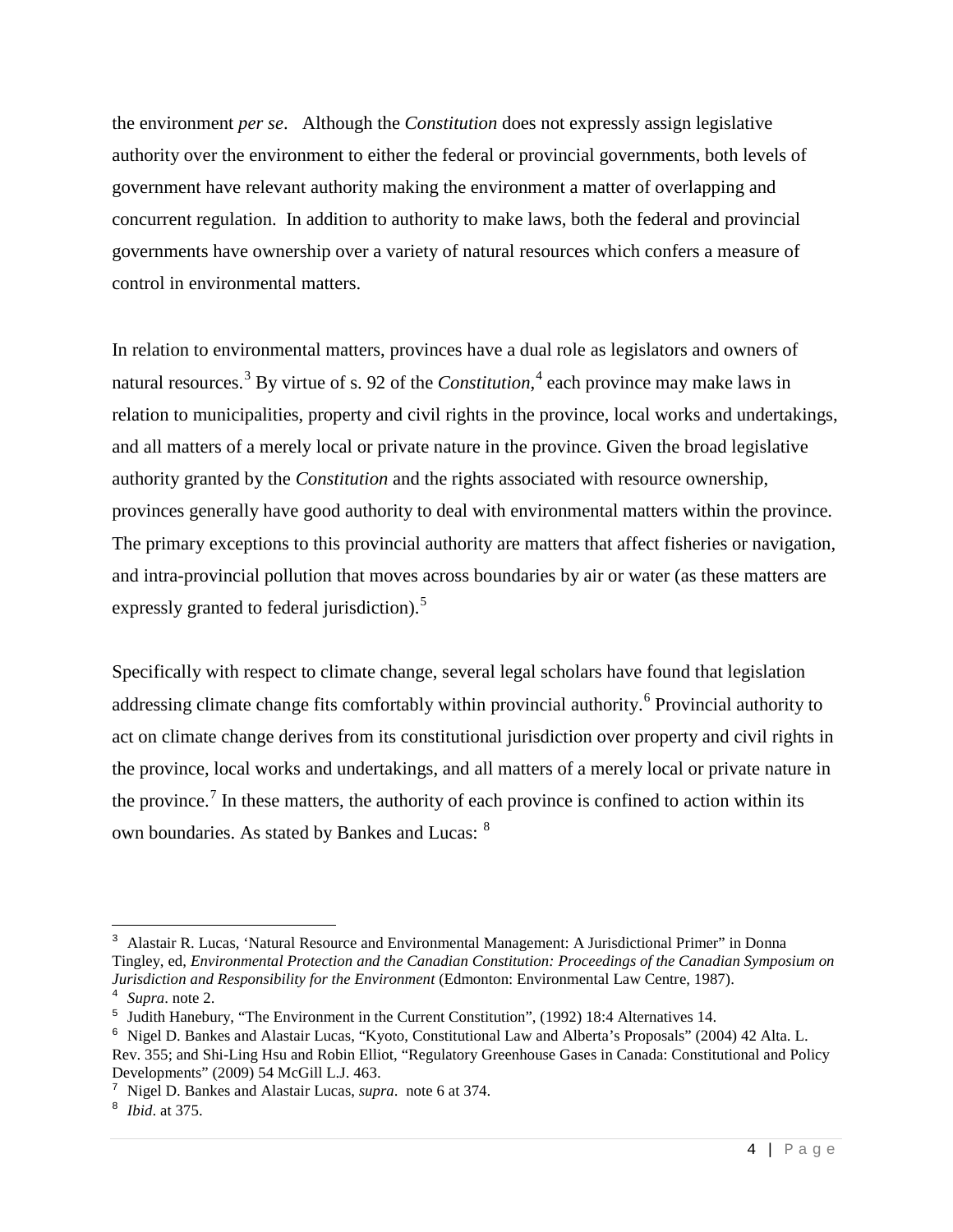It is one thing for the provincial legislature to make a law to establish a program or institution explicitly intended to have effect at the national and international levels and to modify and displace federal initiatives – such a law is likely invalid. But it is another thing for provincial legislature to make a law that is addressed to the citizens and businesses in the province and that may affect international matters – such a law is likely valid.

Notwithstanding that provinces have legislative authority with respect to climate change, Hogg has concluded that a federal program aimed at lowering emissions across the country is within the power of the federal government as a matter of criminal law and the residual peace, order and good government power.<sup>[9](#page-6-0)</sup> As stated by Hogg:<sup>[10](#page-6-1)</sup>

There is no doubt that mandatory reduction in greenhouse gas emissions would be upheld as an exercise of the criminal law power of Parliament. That is clear from Hydro-Quebec. The only question is whether the three additional means of compliance (emissions credits, offset credits, and contributions to a climate change technology fund) can also be upheld as exercises of the criminal law power. Each enables a regulated firm to meet its obligations without actually reducing its greenhouse gas emissions by the required amount. The rationale for including these alternate means of compliance in all three cases is the difficulty that some firms will have in achieving their required emissions reductions through in-house abatement. The effect in all three cases is a reduction in emissions, albeit not one that is made directly by the firm taking advantage of the additional means of compliance. The premise here, unusual in a criminal law, is that it is the overall reduction of emissions that is the main purpose of the law. A reduction anywhere is equally beneficial and serves the purpose of the law.

A valid use of criminal law power requires the imposition of a prohibition, penalties and a valid criminal purpose.<sup>[11](#page-6-2)</sup> In the context of environmental regulation, a sophisticated administrative scheme qualifies as criminal law if it is backed up by prohibitions and penalties.<sup>[12](#page-6-3)</sup>

In addition to its criminal law jurisdiction and residual POGG power, Hogg notes that the federal government has the power to levy a carbon tax.<sup>[13](#page-6-4)</sup> The only serious limitation on the federal

#### $5|P \text{ age}$

<span id="page-6-0"></span>ł <sup>9</sup> Peter W. Hogg, "Constitutional Authority over Greenhouse Gas Emissions" (2009)46.2 Alberta Law Review 507. This conclusion has been challenged by Alastair Lucas and Jenette Yearsley, "The Constitutionality of Federal Climate Change Legislation" (2011) 4(15) University of Calgary School of Public Policy Research Papers 1.

<span id="page-6-1"></span><sup>10</sup> Peter W. Hogg, *ibid*. at 514.

<span id="page-6-2"></span><sup>11</sup> *Ibid*.

<span id="page-6-3"></span><sup>12</sup> *R. v Hydro-Québec*, [1997] 3 SCR 213.

<span id="page-6-4"></span><sup>13</sup> *Supra*. note 9.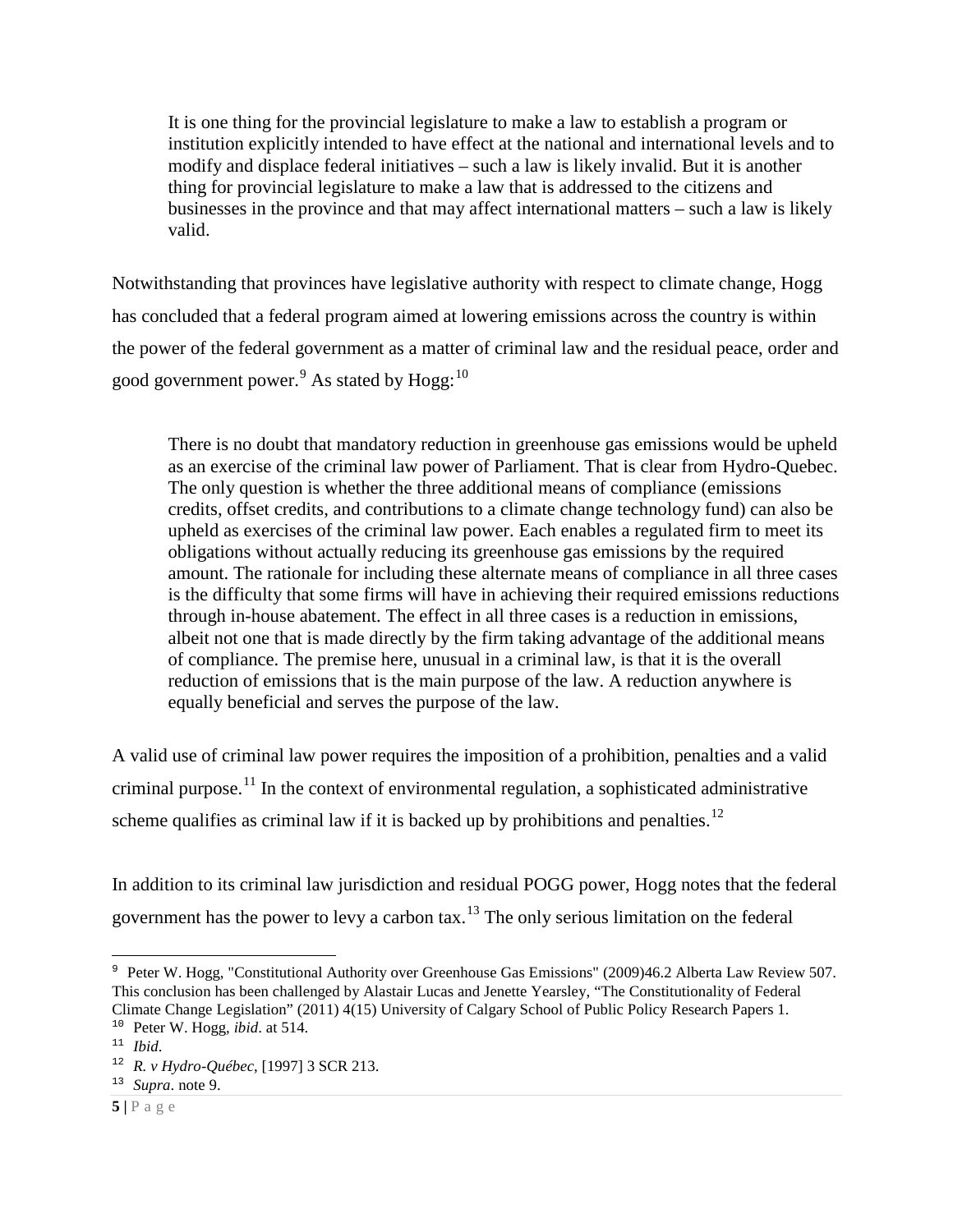taxation power is that it cannot tax lands or property belonging to the province. This includes resources extracted by the province - but not private producers - from provincial Crown lands.

In the area of climate change, Hogg recommends that provinces and the federal government cooperate to avoid creating a confusing patchwork of overlapping regulations.<sup>14</sup> In addition, he recommends that the provinces and the federal government should work together to ensure cap-and-trade schemes are harmonized (otherwise they will be unwieldy).<sup>[15](#page-7-1)</sup>

Federal authority to regulate climate change using its criminal law power was directly considered in *Syncrude Canada Ltd v Attorney General of Canada*. [16](#page-7-2)In this case, a provision of the federal *Renewable Fuel Regulations* made pursuant to the *Canadian Environmental Protection Act, 1999* was subject to a constitutional challenge. This provision required that diesel fuel produced, imported or sold in Canada contain at least 2% renewable fuel.

In its challenge, Syncrude argued that the dominant purpose of the impugned provision was to regulate non-renewable resources and promote the economic benefits of protecting the environment and to create a demand for biofuels in the Canadian marketplace. In essence, Syncrude argued that the provision was not a constitutionally sound use of the federal criminal law power as any prohibition of harm was merely ancillary.

The Federal Court upheld the constitutionality of the impugned provision. In response to Syncrude's assertion that the production and consumption of petroleum fuels are not dangerous and do not pose a risk to human health or safety, the Court stated:

[paragraph 83] … there is a real evil and a reasonable apprehension of harm in this case. The evil of global climate change and the apprehension of harm resulting from the enabling of climate change through the combustion of fossil fuels has been widely discussed and debated by leaders on the international stage. Contrary to Syncrude's submission, this is a real, measured evil, and the harm has been well documented.

<span id="page-7-0"></span>ł <sup>14</sup> *Ibid*.

<span id="page-7-1"></span><sup>15</sup> *Ibid*.

<span id="page-7-2"></span><sup>16</sup> *Syncrude Canada Ltd v Attorney General of Canada*, 2014 FC 776 (CanLii).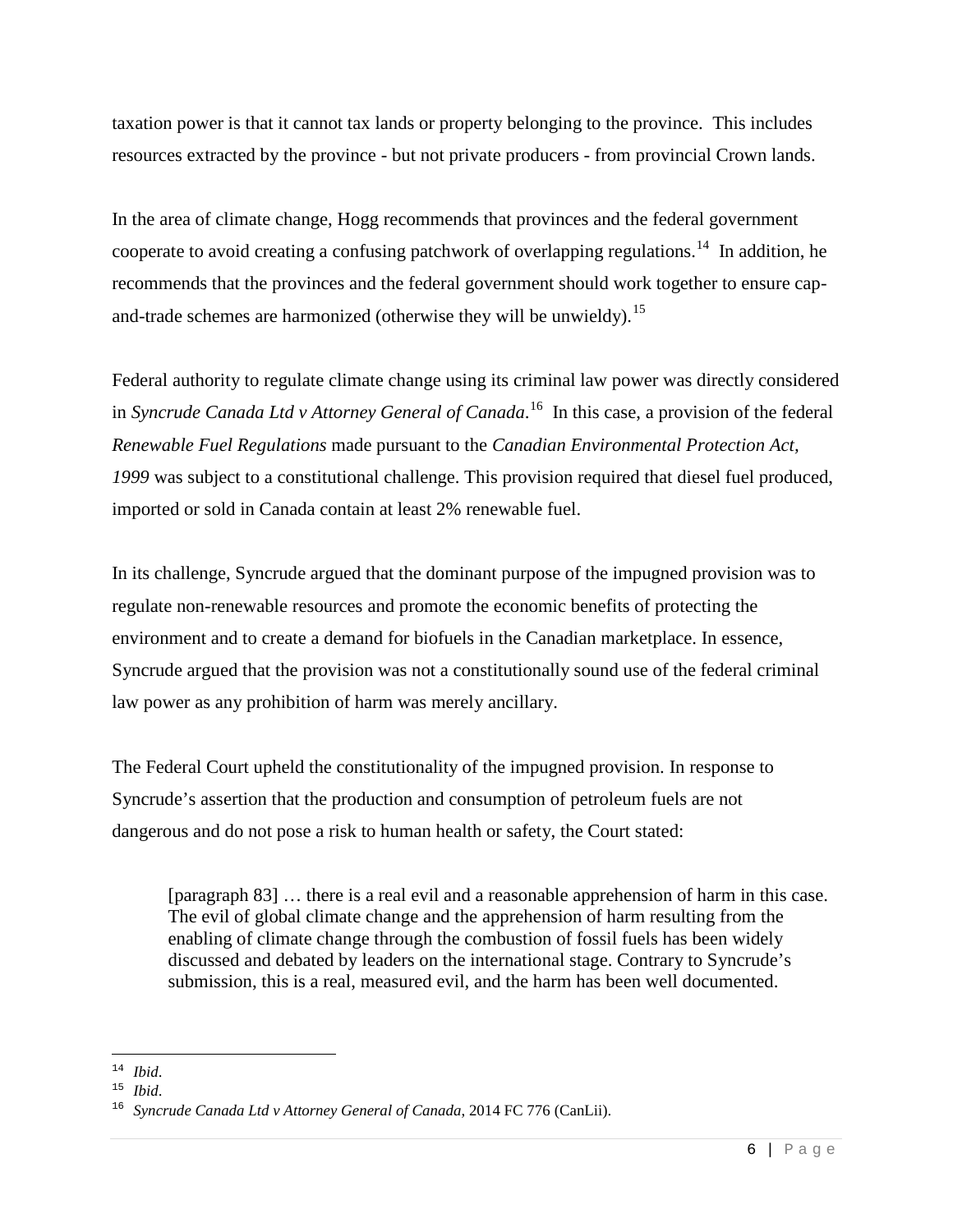This decision reaffirms the view previously expressed by Canadian courts that protection of the environment is a valid criminal purpose. Further, this validity of purpose includes prohibitions and regulations aimed at GHG emissions.

In light of the fact that the Constitution does not expressly deal with climate change matters, consideration must be given to provincial and federal heads of power to determine relevant authority. Provinces may legislate on property and civil rights within the province, local works and undertakings, and all matters of a local or private nature in the province, all of which provide sufficient authority to regulate climate change matters. On the other hand, the federal government has authority to deal with climate change matters pursuant to its criminal law power, taxation power, and the residual peace, order and good government power. The result is that climate change is a matter of overlapping and concurrent legislative authority meaning both the federal and provincial government can make climate change laws. In addition to authority to make laws, both the federal and provincial governments have ownership over a variety of natural resources which may confer a measure of control over climate change matters.

## <span id="page-8-0"></span>**III. Climate Change Law in Alberta**

After years of inertia, the issue of climate change has become a matter of great attention both provincially and federally. While there have not been significant legislative changes recently, both the provincial and federal governments have indicated an intention to proceed with policy and legislative changes in the near future. The following provides a snapshot of provincial and federal climate change law and policy as of **April 2016**.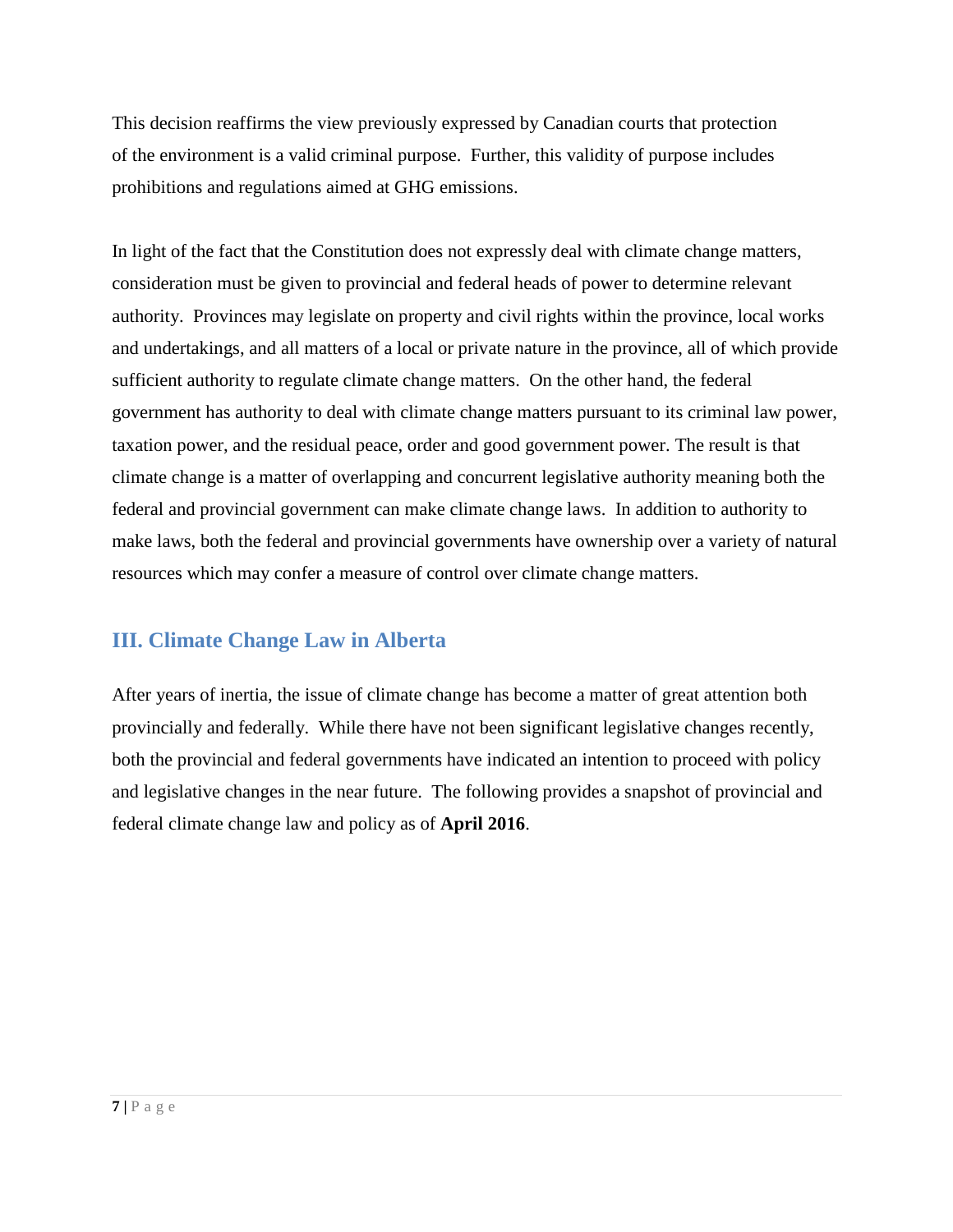## <span id="page-9-0"></span>**A. Provincial Law & Policy**

#### <span id="page-9-1"></span>**i. Regulatory Framework under** *Climate Change and Emissions Management Act*

In 2003, Alberta passed its primary piece of provincial legislation dealing with climate change, the *Climate Change and Emissions Management Act* (*CCEMA*). [17](#page-9-2) The regime established by this legislation creates emission intensity limits for certain facilities, and creates a system for the use of emission offsets and credits.

Interestingly, the preamble of the *CCEMA* makes no direct reference to climate change nor does it reference the specified gases regulated by the Act as being greenhouse gases. Among other things, the preamble indicates that "management of emissions of carbon dioxide, methane and other specified gases will serve to protect the Alberta environment". The preamble also indicates the intention to establish clear emission reduction targets for specified gases and related objectives, frameworks, plans and measures.

Section 3 of the *CCEMA* sets the emission target for Alberta as a reduction of specified gas emissions relative to the gross domestic product in an amount that is equal to or less than 50% of 1990 levels by December 31, 2020. A "specified gas" covered by the *CCEMA* is "any gas that traps heat near the earth's surface and includes, without limitation, carbon dioxide, methane, nitrous oxide, hydrofluorocarbons, perfluorocarbons and sulphur hexafluoride" (section 1(g)).

In addition to setting emission targets, the *CCEMA* establishes the Climate Change and Emissions Management Fund which is aimed at reducing emissions of specified gases or improving provincial ability to adapt to climate change (section 10). Contributions may be made to this fund to obtain credits used to offset excessive emissions of specified gases.

Under the *CCEMA*, the Minister may enter into agreements with discrete sectors of the Alberta economy for the purposes of meeting emission targets (s.4). Matters that can be addressed in sectoral agreements include objectives, minimum energy efficiency levels for operations, and maximum levels of emissions of specified gases. As well, to meet emission targets, a system of

<span id="page-9-2"></span>ł <sup>17</sup> *Climate Change and Emissions Management Act*, S.A. 2003, c. C-16.7.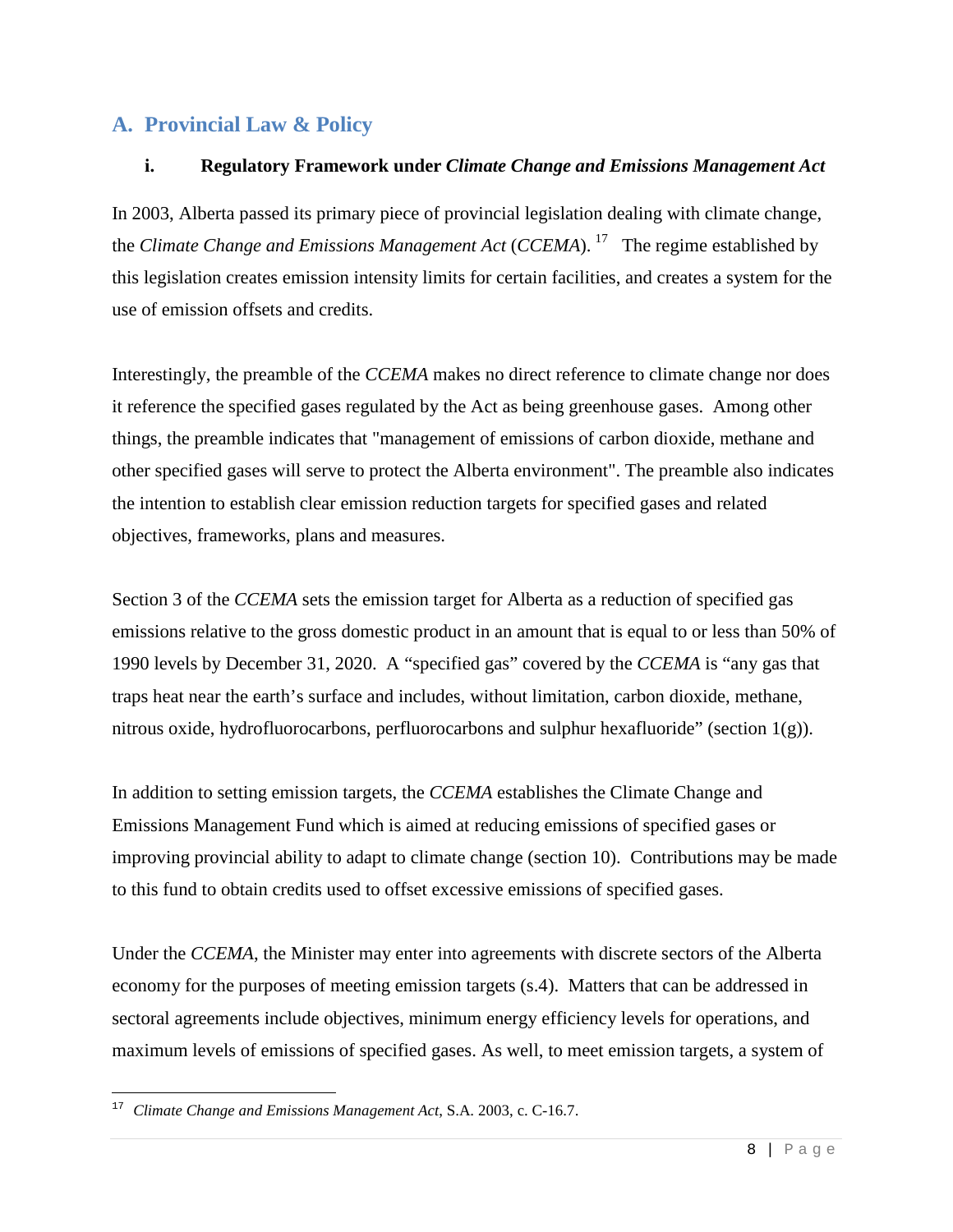emission offsets, credits and sink rights may be established by regulation pursuant to the *CCEMA* (s.5).

The key regulation promulgated under the *CCEMA* is the *Specified Gas Emitters Regulation[18](#page-10-0)* (*SGER*). The *SGER* currently sets emission intensity limits for facilities releasing at least 100,000 tonnes of  $CO<sub>2</sub>e<sup>19</sup>$  $CO<sub>2</sub>e<sup>19</sup>$  $CO<sub>2</sub>e<sup>19</sup>$  Emissions intensity is defined as "the quantity of specified gases" released by a facility per unit of production from that facility" (s. 1(1)(h)). The *SGER* requires increasingly greater reductions in net emissions intensity (as compared to an emissions intensity baseline determined in accordance with Part 4 of the *SGER*) on an annual basis. The net emissions intensity is determined by subtracting emission offsets, fund credits and emission performance credits from total annual emissions.

In addition to setting emission intensity limits, the *SGER* establishes a system of emission offsets and credits. Under the *SGER*, an emission offset can be obtained by:

- a reduction in the release of specified gases (not including an emission performance credit);
- a geological sequestration of specified gases; or
- a capture of specified gases that are geologically sequestered.

In order to constitute an emission offset, these actions must meet the requirements of s.7 of the *SGER*. Essentially, s.7 requires that the action occur in Alberta after January 1, 2004 and not be otherwise required by law. In the case of the capture of specified gases, construction of the necessary infrastructure must have been initiated on or after January 1, 2012 and use of the infrastructure must have been initiated before December 31, 2017.

A person may obtain fund credits by contributing money to the Climate Change and Emissions Management Fund (s.8). The amount of money that must be contributed to the fund to obtain a

<span id="page-10-0"></span><sup>18</sup> Alta. Reg, 129/2007. There are other regulations under the *CCEMA*, *Specified Gas Reporting Regulation*, Alta. Reg. 251/2004 and *Climate Change and Emissions Fund Administrations Regulation*, Alta. Reg. 120/2009.

<span id="page-10-1"></span><sup>&</sup>lt;sup>19</sup> Section 1(1)(d) of the *SGER* defines CO<sub>2</sub>e as the 100 year time horizon global warming potential of a specified gas expressed in terms of equivalency to  $CO<sub>2</sub>$ .

 $9$  |  $P$  a g e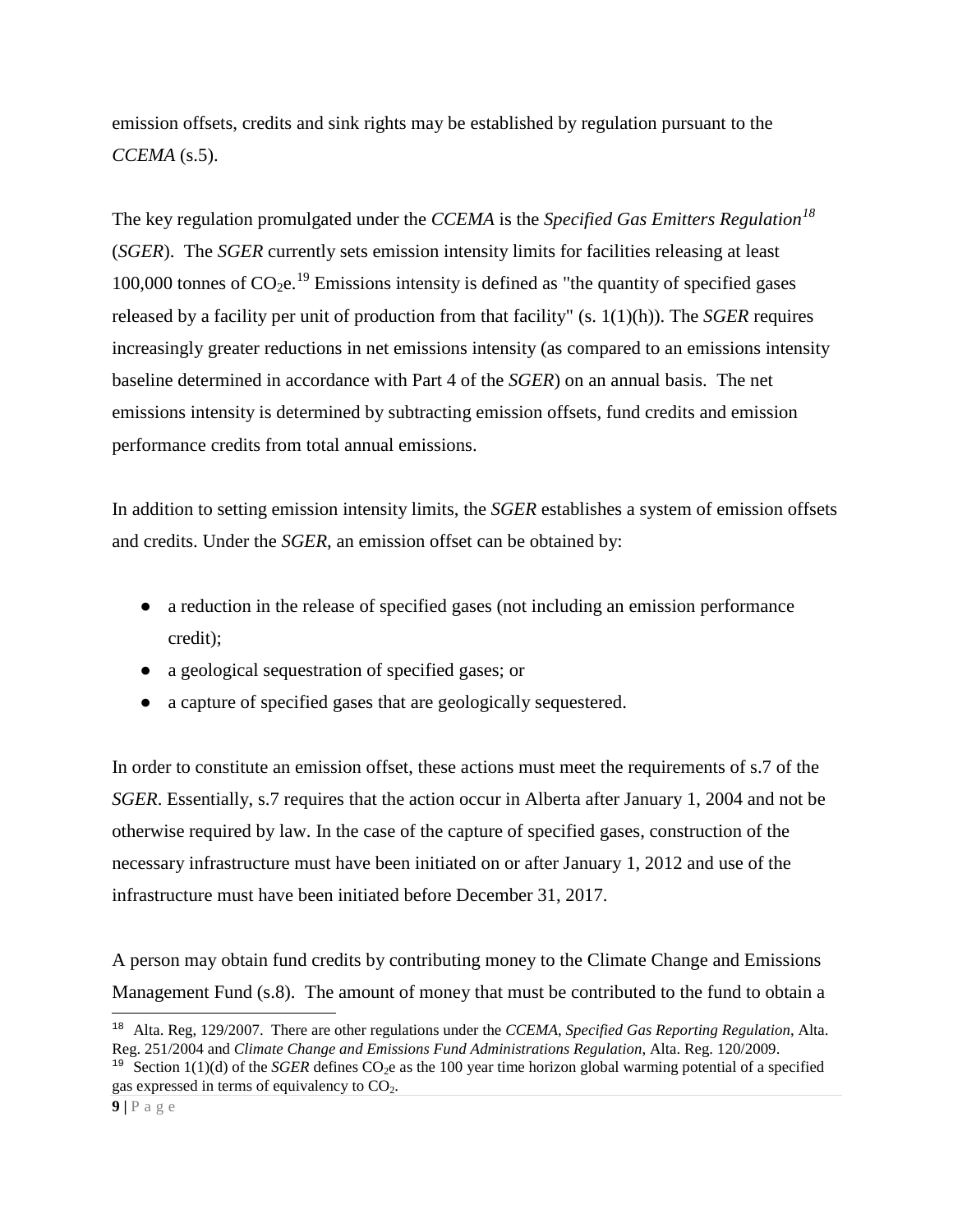fund credit equal to a one tonne reduction in emissions is established by Ministerial Order.<sup>20</sup> The established carbon price is \$20 in 2016 and \$30 in 2017. A fund credit may not be used by more than one person and must be used for the year for which it was purchased. This means that if a credit is purchased before March 31, then applies to previous year's emissions; if purchased after March 31, then the credit applies to current year's emissions.

If the actual emissions intensity of a facility is less than the applicable net emissions intensity for the facility for the year, then emission performance credits may be issued (s.9). An emission performance credit may only be used once. It may be used at that facility for a subsequent year, or at another facility for that year or a subsequent year.

Aside from Alberta's specific legislation dealing with climate change, other existing provincial legislation may be relevant as it forms part of the regulatory landscape in which the *CCEMA*  operates. Further, there is potential that existing legislation may be amended to support or implement climate change action. General environmental legislation in Alberta includes the Environmental Protection and Enhancement Act,<sup>[21](#page-11-1)</sup> the Water Act,<sup>[22](#page-11-2)</sup> the Mines and Minerals *Act*, [23](#page-11-3) and the *Public Lands Act*. [24](#page-11-4) Aside from Part 9 of the *Mines and Minerals Act* which enables  $CO<sub>2</sub>$  sequestration, none of these pieces of legislation expressly deal with climate change matters.

Given the impact of the oil and gas industry on climate change matters, numerous pieces of legislation regulating Alberta's fossil fuel resources may also be relevant.<sup>[25](#page-11-5)</sup> Except for broad references to pollution control and environmental protection,  $^{26}$  $^{26}$  $^{26}$  these pieces of legislation do not expressly reference GHG emissions or climate change. However, it is foreseeable that

ł <sup>20</sup> Alberta. *Ministerial Order*, 13/2015.

<span id="page-11-1"></span><span id="page-11-0"></span><sup>&</sup>lt;sup>21</sup> RSA 2000, c. E-12.

<span id="page-11-2"></span> $22$  RSA 2000, c. W-3.

<span id="page-11-3"></span><sup>23</sup> RSA 2000, c. M-17.

<span id="page-11-4"></span><sup>24</sup> RSA 2000, c. P-40.

<span id="page-11-5"></span><sup>25</sup> Relevant legislation includes *Responsible Energy Development Act*, SA 2012, c. R-17.3; *Gas Resources Preservation Act*, RSA 2000, G-4; *Oil and Gas Conservation Act*, RSA 2000, O-6; *Oil Sands Conservation Act*, RSA 2000, O-7; *Coal Conservation Act*, RSA 2000, c. C-17; *Pipeline Act*, RSA 2000, c. P-15; and *Turner Valley Unit Operations Act*, RSA 2000, C. T-9.

<span id="page-11-6"></span><sup>26</sup> See the *Pipeline Act*, *supra*. note 25 at s. 4; the *Coal Conservation Act*, *supra*. note 25 at s. 4; and the *Responsible Development of Energy Act*, *supra*. note 25 at s. 2(1)(b).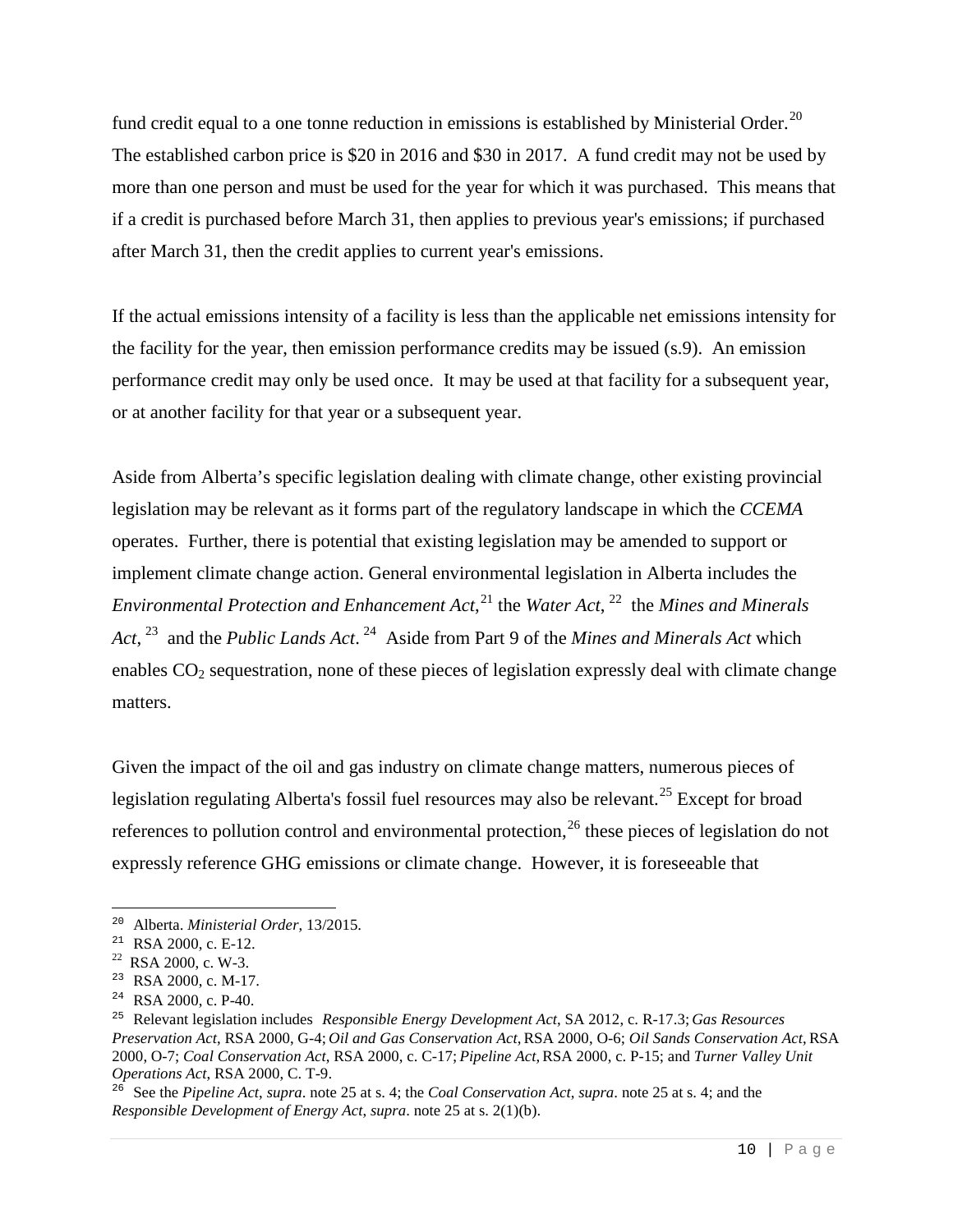amendments may be made to some of this legislation as a means to implement climate change action.

Also relevant, on the consumption side of fossil fuels, is the *Fuel Tax Act*. [27](#page-12-1) Although it currently does not reference GHG emissions or climate change matters, this is a potential avenue for imposing a carbon tax or other climate change action.

Similarly, it is possible that Alberta's legislation regulating electricity may be amended to implement climate change action. The Alberta Utilities Commission (established by the *Alberta Utilities Commission Act*<sup>28</sup>) regulates the generation, transmission, and distribution of electricity. The Alberta Utilities Commission is governed by several pieces of legislation,<sup>[29](#page-12-3)</sup> none which explicitly reference GHG emissions or climate change.<sup>[30](#page-12-4)</sup> However, it should be noted that the *Micro-Generation Regulation*<sup>[31](#page-12-5)</sup> allows Albertans to generate their own environmentally friendly electricity and receive credit for any excess electricity they contribute to the grid. This regulation may be relevant as a mechanism for decentralization of electrical generation that might accompany climate policy implementation.

Finally, in considering the concept of carbon sinks, several pieces of legislation may have relevance. These pieces of legislation include the *Forests Act*, [32](#page-12-6) the *Alberta Land Stewardship Act*, [33](#page-12-7) and various pieces of parks and protected areas legislation.

#### <span id="page-12-0"></span>**ii. Alberta's** *Climate Leadership Plan*

In late 2015, the Alberta Government released its *Climate Leadership Plan* (the "*Climate Leadership Plan*") [34](#page-12-8) which is based upon the recommendations made in the *Climate Change* 

ł  $27$  SA 2006, c. F-28.1.

<span id="page-12-2"></span><span id="page-12-1"></span><sup>28</sup> SA 2007, c. A-37.2.

<span id="page-12-8"></span><span id="page-12-3"></span><sup>29</sup> *Public Utilities Act*, RSA 2000, c. P-45; *Gas Utilities Act*, *Electric Utilities Act*, RSA 2000, c. G-5; *Hydro and Electric Energy Act*, RSA 2000, c. H-16; and *Pipeline Act*, *supra*. note 25.

<span id="page-12-4"></span><sup>30</sup> There are broad references to pollution control and environmental protection. See the *Pipeline Act*, *ibid*. at s. 4, the *Hydro and Electric Energy Act*, *ibid*. at s. 2 and the *Alberta Utilities Commission Act*, *ibid*. at s. 17.

<span id="page-12-6"></span><span id="page-12-5"></span><sup>31</sup> *Micro-Generation Regulation*, Alta. Reg. 27/2008 promulgated under the *Electric Utilities Act*, *supra*. note 29. <sup>32</sup> RSA 2000, c. F-22.

<span id="page-12-7"></span><sup>33</sup> SA 2009, c. A-26.8.

**<sup>11</sup> |** Page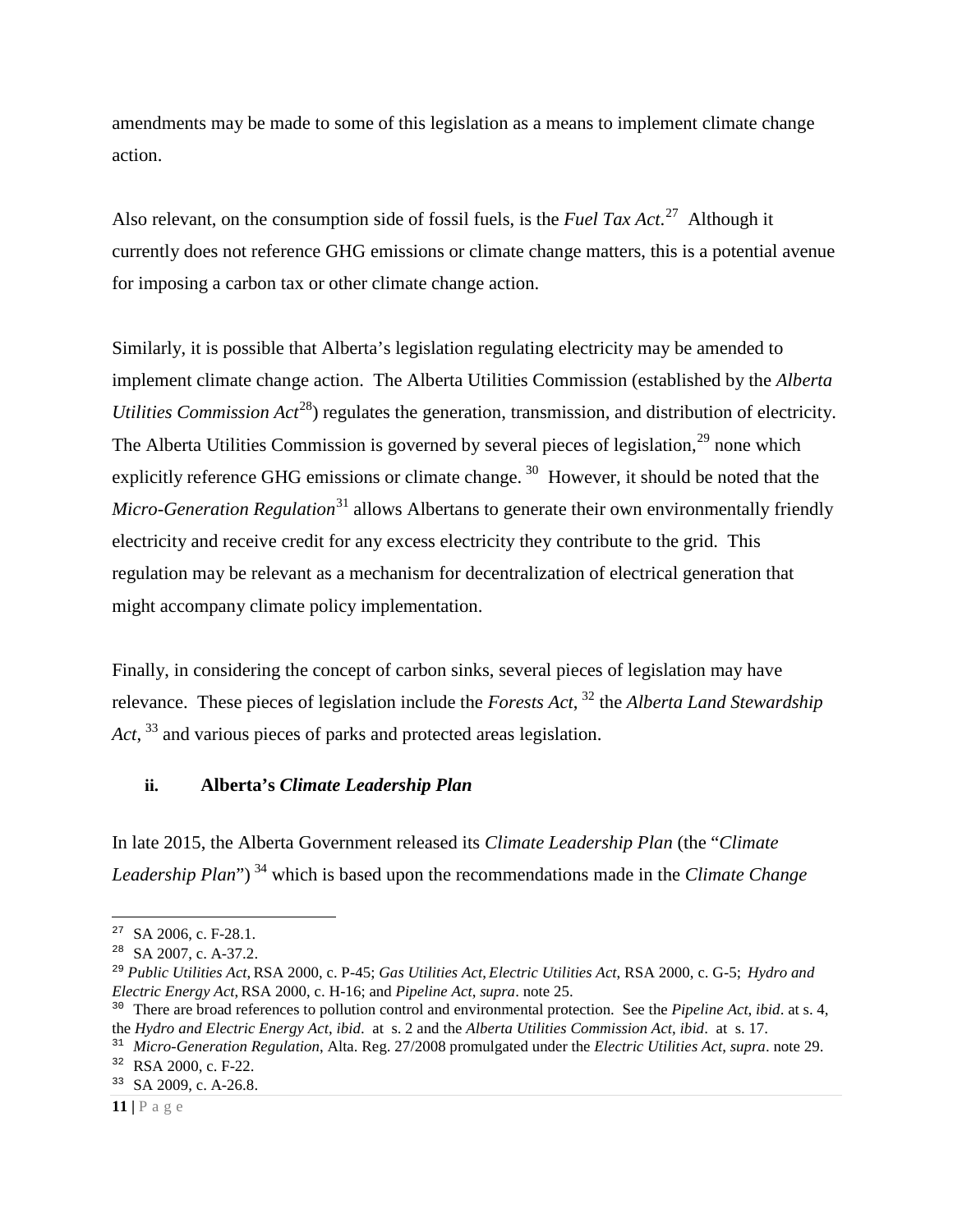*Advisory Panel [Report](http://alberta.ca/documents/climate/climate-leadership-report-to-minister.pdf)* (the "*Report*"). [35](#page-13-0) The *Climate Plan* focuses on four key areas for further development:

- implementing a new carbon price on GHG pollution,
- phasing out coal-generated electricity and developing more renewable energy,
- legislating an oil-sands emissions limit, and
- employing a new methane emission reduction plan.

Carbon pricing on emissions from fossil fuel combustion forms the "backbone of [the] proposed architecture".<sup>[36](#page-13-1)</sup> The proposed carbon pricing approach in Alberta will consist of a modified *SGER* regime in combination with a carbon tax. In this regard, the Alberta Government will impose a carbon tax of \$20 per tonne starting in January 2017 which will thereafter increase to \$30 per tonne in January 2018.

The carbon tax will be imposed on purchases of all fossil fuels that produce GHG emissions when combusted, such as transportation and heating fuels.<sup>[37](#page-13-2)</sup> Each fuel type will be taxed according to the amount of GHG emissions released when combusted.<sup>[38](#page-13-3)</sup> The tax will not apply directly to consumer purchases of electricity. There are further exemptions from the carbon tax for natural gas produced and consumed on site, marked gasoline and diesel for farming purposes, biofuels, inter-jurisdictional flights, indigenous use, and fuel sold for export. Finally, large final emitters will be exempt from the carbon tax because they are already subject to carbon pricing imposed by the *SGER*. The precise details of the interaction between the carbon tax and the *SGER* will be announced later.

<sup>&</sup>lt;sup>34</sup> Alberta. *Climate Leadership Plan* (2015), available at www.alberta.ca/climate-leadership-plan.cfm.

<span id="page-13-0"></span><sup>35</sup> Andrew Leach et al., *Climate Leadership: Report to Minister* (Edmonton, AB: Climate Leadership Panel, 2015). <sup>36</sup> *Ibid*. at p.5.

<span id="page-13-2"></span><span id="page-13-1"></span><sup>37</sup> On the eve of this publication, the Alberta Government introduced *Bill 20: Climate Leadership Implementation Act* which creates the carbon tax (*Climate Leadership Act*), as well as establishing Energy Efficiency Alberta as a crown corporation to raise awareness of and promote energy efficiency (*Energy Efficiency Alberta Act*).

<span id="page-13-3"></span><sup>38</sup> Schedule 1 to the proposed *Climate Leadership Act* (contained in *Bill 20: Climate Leadership Implementation Act*) sets out the carbon tax rate for each fuel type. These rates are based on a carbon price of \$20 per tonne of emissions starting in January 2017 and thereafter increased to \$30 per tonne of emissions in January 2018.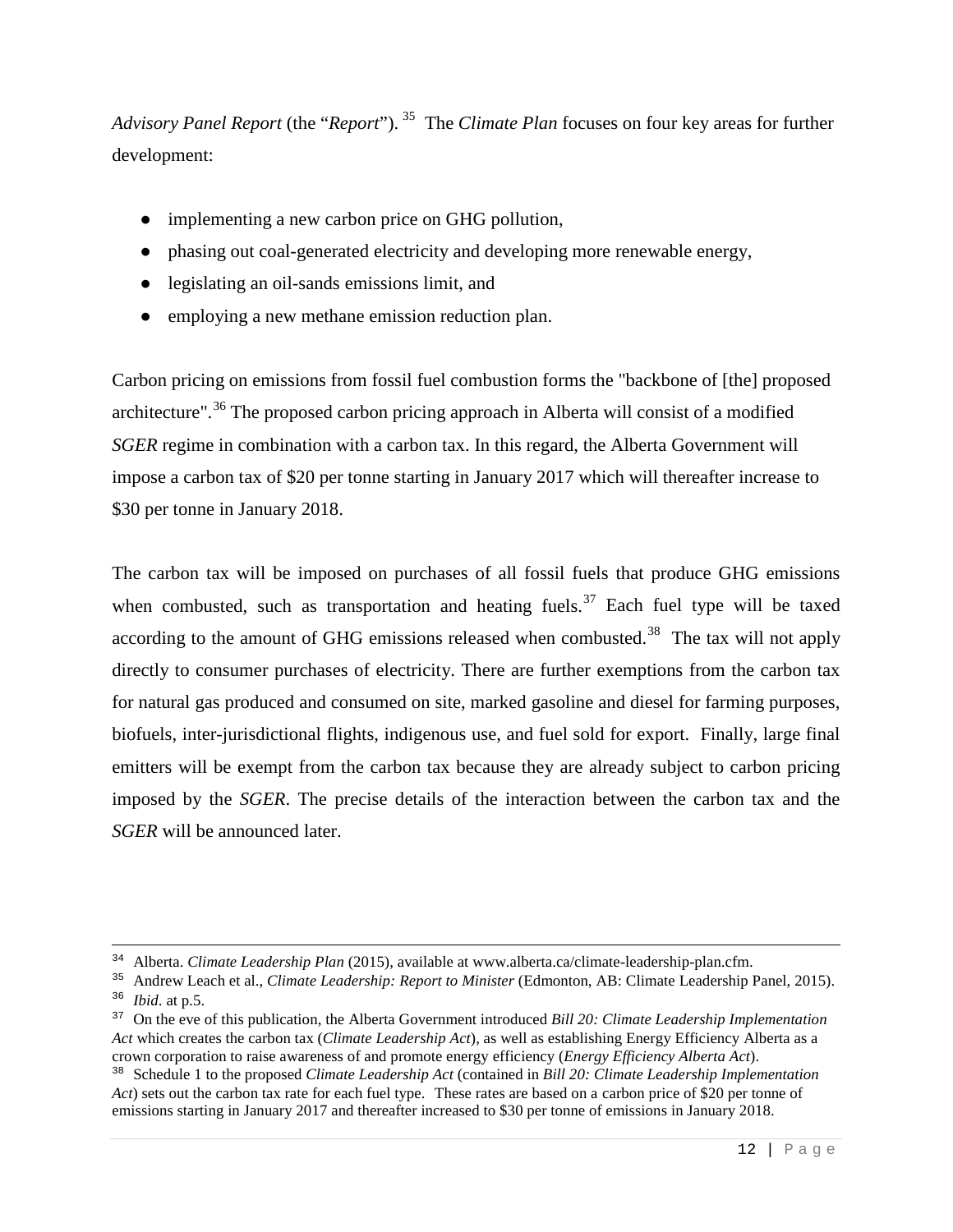The revenue derived from the carbon tax will be used for defined purposes that are designed to reduce GHG pollution. These include offsetting impacts on low and middle income households, supporting the transition needs of workers and communities, investing in complimentary policies designed to reduce emission intensity, and providing fiscal capacity for other government priorities including infrastructure.

Another key element of the *Climate Leadership Plan* is the phase-out of coal-fired electrical generation by 2030. The goal is to replace two-thirds of this electrical generation capacity with renewable energy and one-third with natural gas. In the meantime, coal-fired generators will be subject to the \$30 per tonne carbon tax on emissions above those created by Alberta's cleanest natural gas-fired plant producing the same amount of electricity.

The *Climate Leadership Plan* also includes a transition to performance-based standards and a legislated limit to oil-sands emissions. This means that the \$30 per tonne carbon tax will be applied to oil sands facilities based upon the results already achieved by high performing facilities. Further, an annual limit of 100 Mt from the oil-sands sector will be imposed by legislation.

Recognizing the significant climate change impact of methane, the *Climate Leadership Plan* seeks to reduce methane emissions from oil and gas operations by 45% by 2025. This will be achieved by applying new emissions design standards to new oil and gas operations. As well, action will be taken to address the emissions arising from venting and flaring, and fugitive emissions from existing facilities.

While the *Climate Leadership Plan* sets policy guidance for climate change action in Alberta, it is a very high-level document. There is not a great amount of detail on the tools and mechanisms that will be used to achieve the policy goals set in the *Climate Leadership Plan*.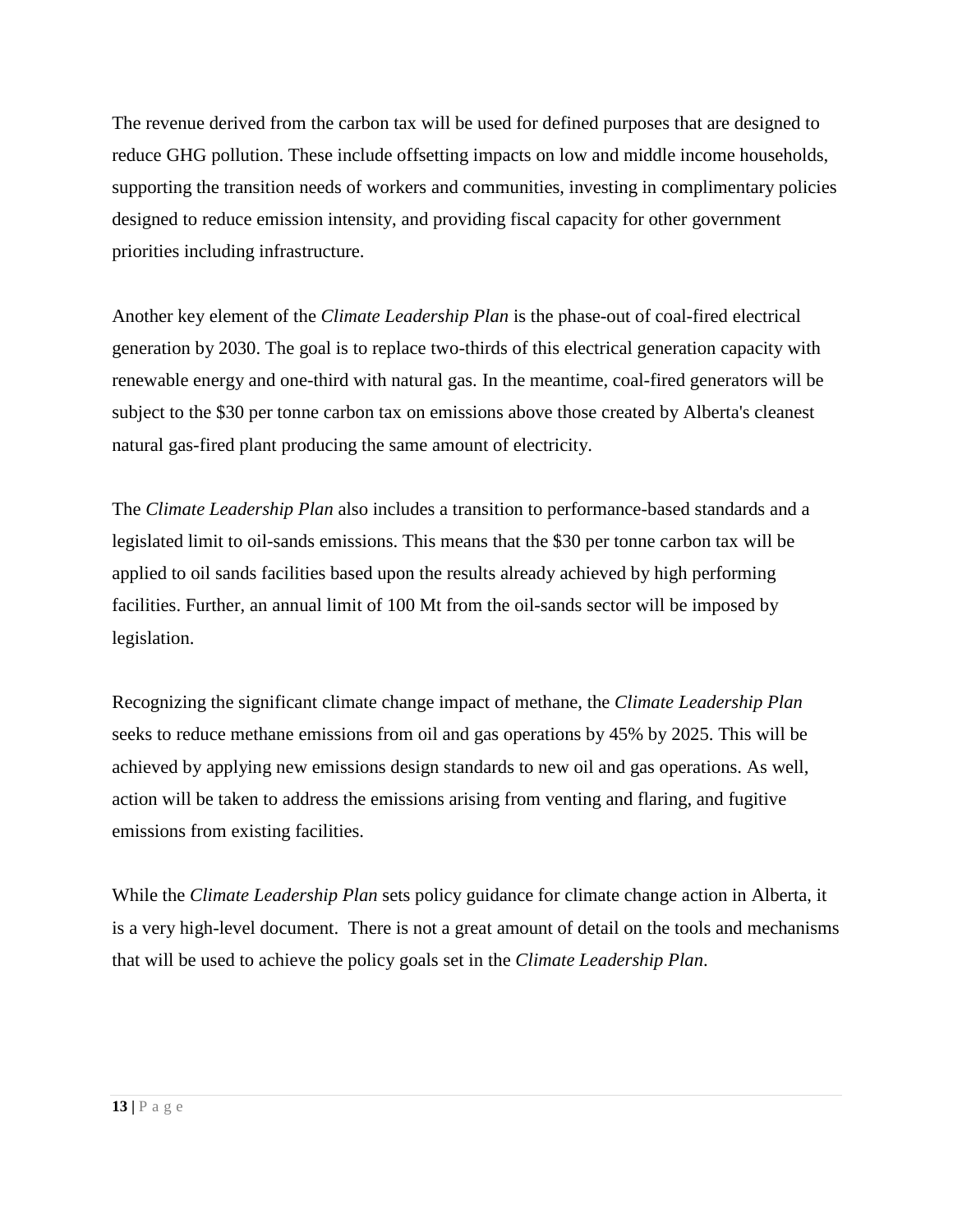#### <span id="page-15-0"></span>**B. Federal Law & Policy**

#### <span id="page-15-1"></span>**i. Federal Regulation of Vehicle Emissions and Coal-Fired Electricity Generation**

To date, federal climate change legislation has been implemented on a sectoral basis (rather than adopting a comprehensive approach to climate change). This sector based approach has been implemented via regulations under the *Canadian Environmental Protection Act, 1999*<sup>[39](#page-15-2)</sup> that address vehicle emissions and coal-fired electricity generation emissions.

Vehicle emissions are governed by the *Heavy-duty Vehicle and Engine Greenhouse Gas Emission Regulations[40](#page-15-3)* and the *Passenger Automobile and Light Truck Greenhouse Gas Emission Regulations*. [41](#page-15-4) These regulations align Canadian vehicle GHG emission requirements with US standards for the transportation sector.

The purpose of the *Heavy-duty Vehicle and Engine Greenhouse Gas Emission Regulations* is to "reduce GHG emissions from heavy-duty vehicles and engines by establishing emission standards and test procedures that are aligned with the federal requirements of the United States". [42](#page-15-5) Similarly, the purpose of the *Passenger Automobile and Light Truck Greenhouse Gas Emission Regulations* is to "reduce GHG emissions from passenger automobiles and light trucks by establishing emission standards and test procedures that are aligned with the federal requirements of the United States".<sup>[43](#page-15-6)</sup> Both regulations set emission standards for nitrous oxide, methane, and carbon dioxide.

Carbon dioxide emissions from coal-fired electricity generation are governed by the *Reduction of Carbon Dioxide Emissions from Coal-fired Generation of Electricity Regulations*. [44](#page-15-7) The stated purpose of the regulations are to "establish a regime for the reduction of carbon dioxide emissions that result from the production of electricity by means of thermal energy using coal as

Ξ

- <span id="page-15-6"></span><span id="page-15-5"></span><sup>42</sup> *Supra*. note 40 at s. 2. <sup>43</sup> *Supra*. note 41 at s. 2.
- 

<span id="page-15-2"></span><sup>39</sup> S.C. 1999, c. 33.

<span id="page-15-3"></span><sup>40</sup> SOR/2013-24.

<span id="page-15-4"></span><sup>41</sup> SOR/2010-201.

<span id="page-15-7"></span><sup>44</sup> SOR/2012-167.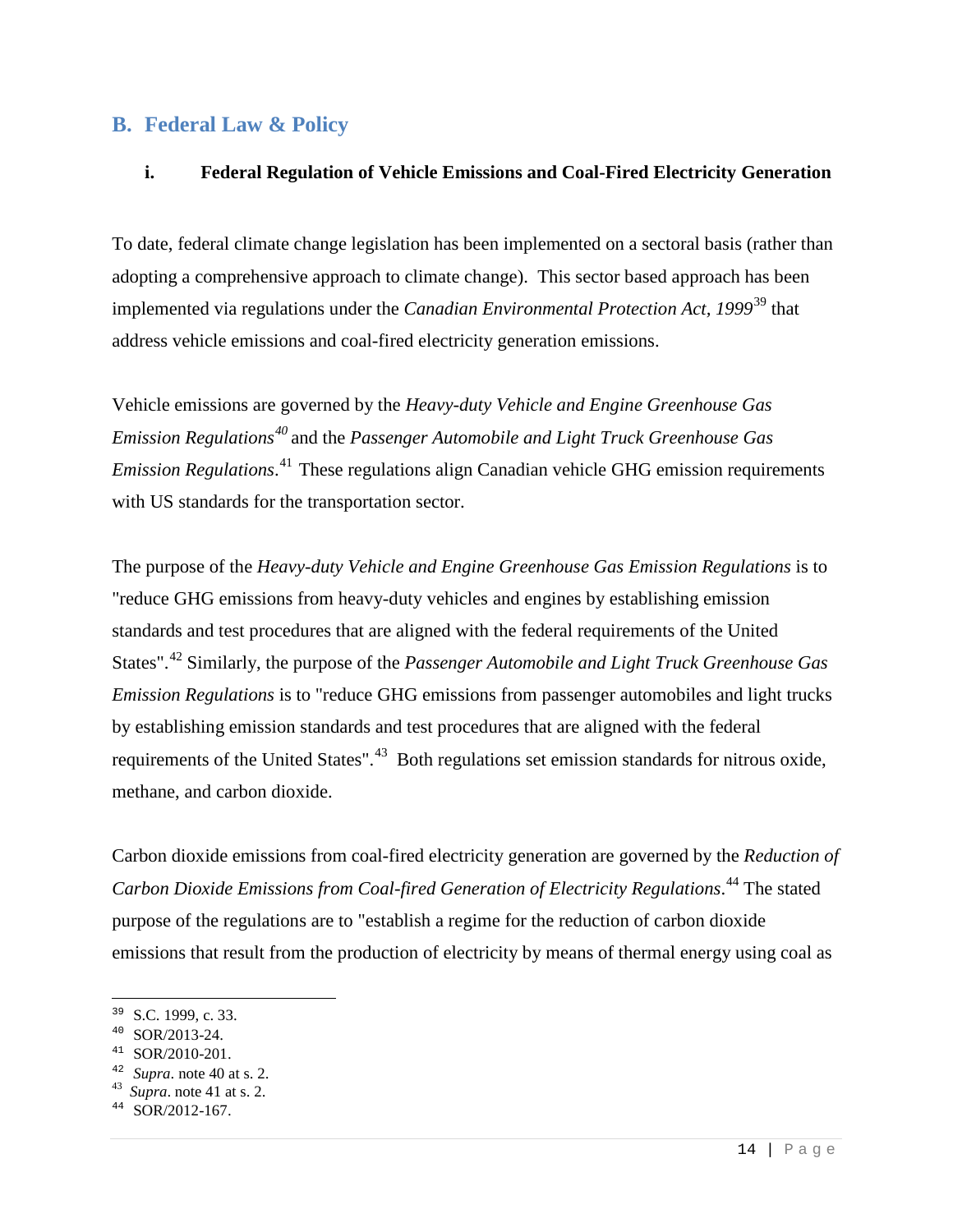a fuel".<sup>[45](#page-16-1)</sup> The regulations set an emission-intensity limit of 420 tonnes of  $CO<sub>2</sub>$  emissions for each GWh of electricity produced (s. 3(1)). This emission-intensity limit applies to both new plants (commissioned after July 1, 2015) and old plants (a plant that has reached the end of its useful life but continues to produce electricity). The end of useful life is defined by the regulations based upon the date of commissioning of the plant (section  $2(1)$ ). Generally, a plant is considered to reach its end of useful life 50 years after commissioning. The effect of the regulations is to hold plants commissioned after July 1, 2015 to higher emission-intensity limits while existing plants are allowed to continue unabated until after their 50th year of operation.

#### <span id="page-16-0"></span>**ii. Other Federal Climate Change Initiatives[46](#page-16-2)**

In addition to these sector-based GHG reduction approaches, there have been some federal efforts to support alternative technologies to mitigate GHG emissions. For example, the *Canada Foundation for Sustainable Development Technology Act*<sup>[47](#page-16-3)</sup>establishes Sustainable Development Technology Canada which funds Canadian clean technology projects and coaches the companies as they bring these innovative technologies to market.

Another piece of legislation - the *Canada Emission Reduction Incentives Agency Act*<sup>[48](#page-16-4)</sup> established the Canada Emission Reduction Incentives Agency. Although this Agency never became operational, the legislation remains in force. The Agency was intended to provide incentives for the reduction of GHG emissions through the acquisition, on behalf of the federal government, of domestic and international emission reduction credits.[49](#page-16-5)

With the recent change in federal government, it appears a more proactive approach to addressing climate change is forthcoming. Canada greatly increased its presence on the world

ł

<sup>45</sup> *Ibid*. at s. 1(1).

<span id="page-16-2"></span><span id="page-16-1"></span><sup>46</sup> Briefly in force was the *Kyoto Implementation Act* which was repealed upon Canada's withdrawal from the Kyoto Protocol in 2011. See Part II.C of this report.

<span id="page-16-3"></span><sup>47</sup> S.C. 2001, c. 23.

<span id="page-16-4"></span><sup>48</sup> S.C. 2005, c. 30, s.87.

<span id="page-16-5"></span><sup>&</sup>lt;sup>49</sup> Archived Environment Canada webpage available at https://www.tbs-sct.gc.ca/rpp/2006-2007/ec-ec/ec-ec03eng.asp.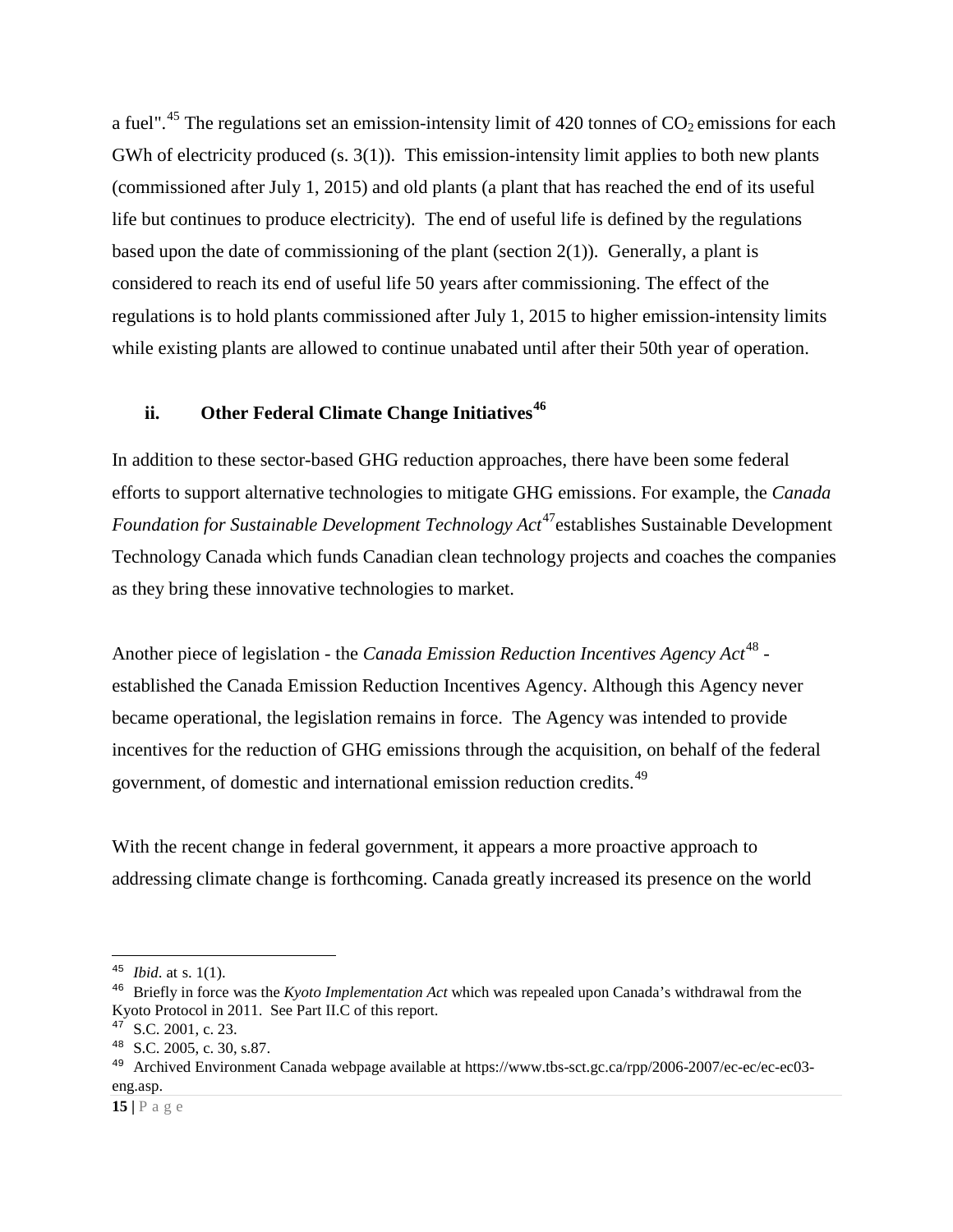stage at the Paris Conference of the Parties meeting in December 2015 ("Paris COP 21").<sup>[50](#page-17-0)</sup> The federal government met with the provinces and territories in March 2016 as follow-up to Paris COP 21. Furthermore, Canada, the US and Mexico have recently announced coordinated efforts to tackle climate change.

The *Vancouver Declaration on Clean Growth and Climate Change*<sup>[51](#page-17-1)</sup> arose from the First Ministers meeting held in March, 2016. This declaration is the first step in developing a pan-Canadian framework for clean growth and climate change, and consists of several commitments made by the First Ministers. Broadly, the commitments are to:

- increase the level of ambition to meet or exceed Canada's 2030 target of a 30% reduction below 2005 levels;
- promote clean economic growth to create jobs;
- deliver mitigation actions including carbon pricing mechanisms and clean technology;
- increase action on adaptation and climate resilience; and
- enhance cooperation.

In order to meet these commitments, the First Ministers agree to develop a pan-Canadian framework for clean growth and climate change to be implemented by early 2017. Several working groups have been established to achieve this objective. The stated intention is that the First Ministers will meet in Fall 2016 to finalize the pan-Canadian framework on clean growth and climate change, and review the progress toward a Canadian Energy Strategy.

In February 2016, Canada, the US and Mexico entered into a *Memorandum of Understanding concerning Climate Change and Energy Collaboration* (the "MOU"). [52](#page-17-2) One of the purposes of

<span id="page-17-0"></span>Ξ <sup>50</sup> The Paris COP 21 meeting occurred pursuant to the terms of the United Nations Framework Convention on Climate Change. This is discussed in Part II. C of this report.

<span id="page-17-1"></span><sup>51</sup> *Vancouver Declaration on Clean Growth and Climate Change* (March 3, 2016) available on the Canadian Intergovernmental Conference Secretariat website at

www.scics.gc.ca/englich/conferences.asp?a=viewdocument&id=2401.

<span id="page-17-2"></span><sup>52</sup> *Memorandum of Understanding among the Department of Energy of the United States of America and the Department of Natural Resources of Canada and the Ministry of Energy of the United Mexican States concerning Climate Change and Energy Collaboration* available at https://www.nrcan.gc.ca/energy/international/nacei/18102.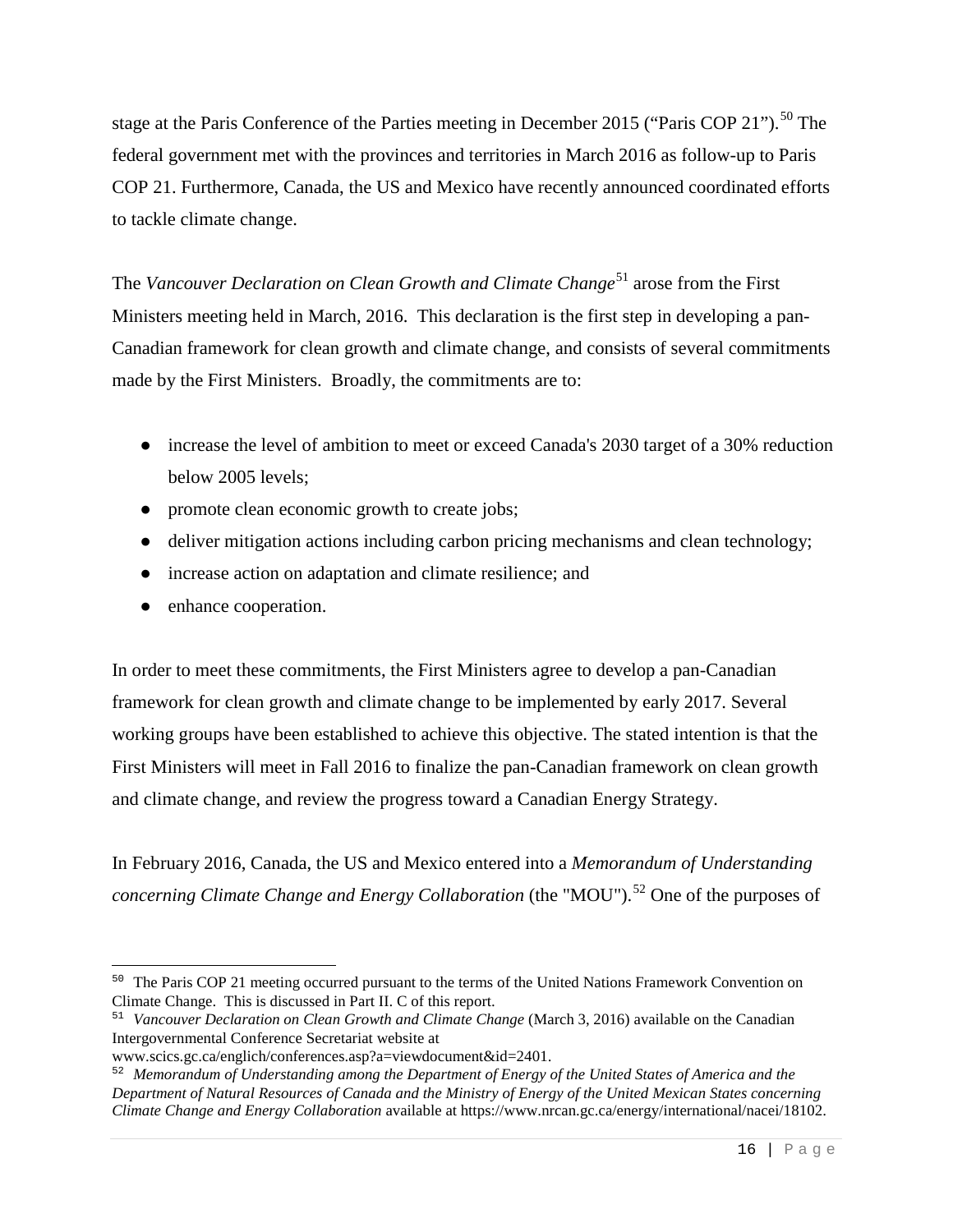the MOU is to address climate change associated with the production, transmission and use of energy. Areas highlighted for collaboration include:

- sharing knowledge in the development of reliable, resilient and low-carbon electricity grids;
- modeling, deploying and accelerating innovation in clean energy technologies;
- exchanging information and promoting joint action to advance the deployment of carbon capture, use and storage;
- identifying potential trilateral activities to further climate change adaptation and resilience; and
- sharing best practices and seeking methods to reduce emissions from the oil and gas sector.

It is notable that the MOU does not impose any legally binding obligations on the parties.

On March 10, 2016, the US and Canada issued a *Joint Statement on Climate, Energy, and Arctic Leadership*. [53](#page-18-0) The Joint Statement provides that the US and Canada will work together to implement the *Paris Agreement*.<sup>54</sup> Both countries express an intention to play a "leadership role internationally in the low carbon global economy". A key element of this statement was the agreement to take action to reduce methane emissions from the oil and gas sector by 40-45% below 2012 levels by 2025.

Other commitments made by the US and Canada under the joint statement include efforts to:

- facilitate integration of renewables on interconnected grids,
- align energy efficiency standards and expand shared labeling programs,
- accelerate clean energy and clean technology innovation,
- advance global efforts to accelerate clean energy, and

<span id="page-18-0"></span>Ĩ <sup>53</sup> Available at [https://www.whitehouse.gov/the-press-office/2016/03/10/us-canada-joint-statement-climate](https://www.whitehouse.gov/the-press-office/2016/03/10/us-canada-joint-statement-climate-)energy-and-arctic-leadership.

<span id="page-18-1"></span><sup>54</sup> The *Paris Agreement* is discussed in greater detail in Section III, C of this paper.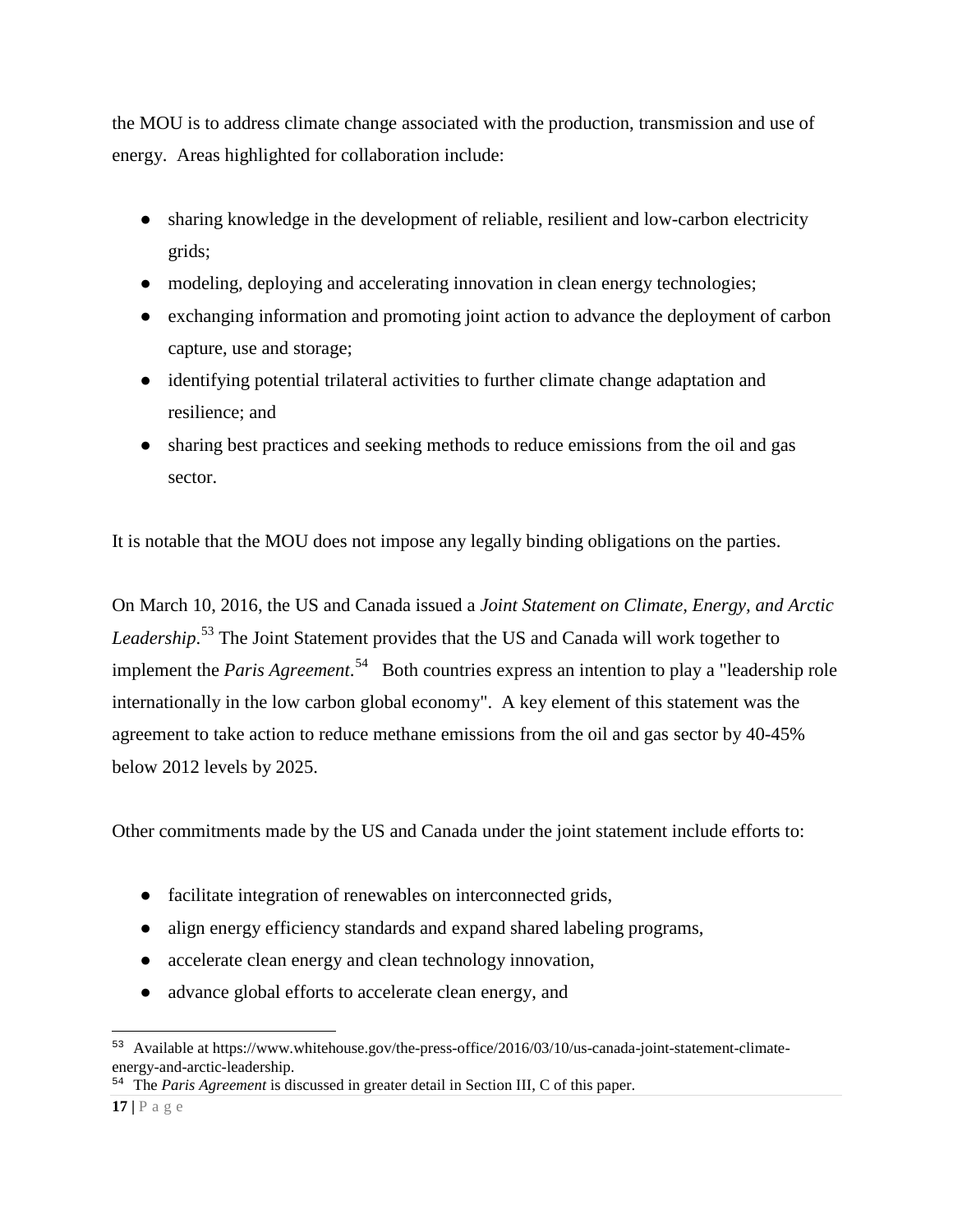● develop a joint US-Canadian strategy for strengthening the security and resilience of the North American energy grid.

These combined efforts are designed to "strengthen North American energy security, phase out fossil fuel subsidies, accelerate clean energy development to address climate change and to foster sustainable energy development and economic growth".

## <span id="page-19-0"></span>**C. International Law**

Given the need for global action, there has been significant international effort to address GHG emissions and climate change. The current international regime is based upon the United Nations Framework Convention on Climate Change (the "UNFCCC")<sup>[55](#page-19-1)</sup> which is an international treaty created in 1992 to facilitate global action on climate change.

While the UNFCCC does not set any binding limits on GHG emissions, it serves as a framework for international action on climate change. Since its inception in 1992, more specific agreements have been entered pursuant to the UNFCCC (such as the *Kyoto Protocol*, [56](#page-19-2) the *Copenhagen Accord*<sup>[57](#page-19-3)</sup> and the *Paris Agreement*<sup>58</sup>). The ultimate objective of the UNFCCC and related legal instruments is the "stabilization of [GHG] concentrations in the atmosphere at a level that would prevent dangerous anthropogenic interference with the climate system".<sup>[59](#page-19-5)</sup> Key elements of the UNFCCC include a statement of principles,  $60$  a statement of commitments,  $61$  and establishment of the Conference of the Parties. <sup>[62](#page-19-8)</sup>

<span id="page-19-2"></span>http://unfccc.int/resource/docs/convkp/kpeng.pdf.

<span id="page-19-3"></span><sup>57</sup> UN Doc. FCCC/CP/2009/L.7, Dec. 18, 2009. Available at http://unfccc.int/resource/docs/2009/cop15/eng/11a01.pdf.

<span id="page-19-4"></span><sup>58</sup> UN Doc. FCCC/CP/2015/L/9, Dec. 12, 2015. Available at

<span id="page-19-1"></span>Ĩ <sup>55</sup> 1771 UNTS 107, S. Treaty Doc. No. 102-38; U.N. Doc. A/AC/237/18 (Part II)/Add. 1; 31 ILM 849 (1992). <sup>56</sup> UN Doc FCCC/CP/1997/7/Add. 1, Dec. 10, 1997; 37 ILM 22 (1998). Available at

[http://unfcc.int/resources/docs/2015/cop21/eng/l09r01.pdf.](http://unfcc.int/resources/docs/2015/cop21/eng/l09r01.pdf) For a good historical background on the *Paris Agreement*, see Daniel Bodansky, *The Paris Climate Change Agreement: A New Hope* (May 17, 2016) available at http://papers.ssrn.com/sol3/papers.cfm?abstract\_id=2773895.

<span id="page-19-5"></span><sup>59</sup> *Supra*. note 55 at Art. 2.

<span id="page-19-6"></span><sup>60</sup> *Ibid.* at Art. 3.

<span id="page-19-7"></span><sup>61</sup> *Ibid*. at Art. 4.

<span id="page-19-8"></span><sup>62</sup> *Ibid*. at Art. 7.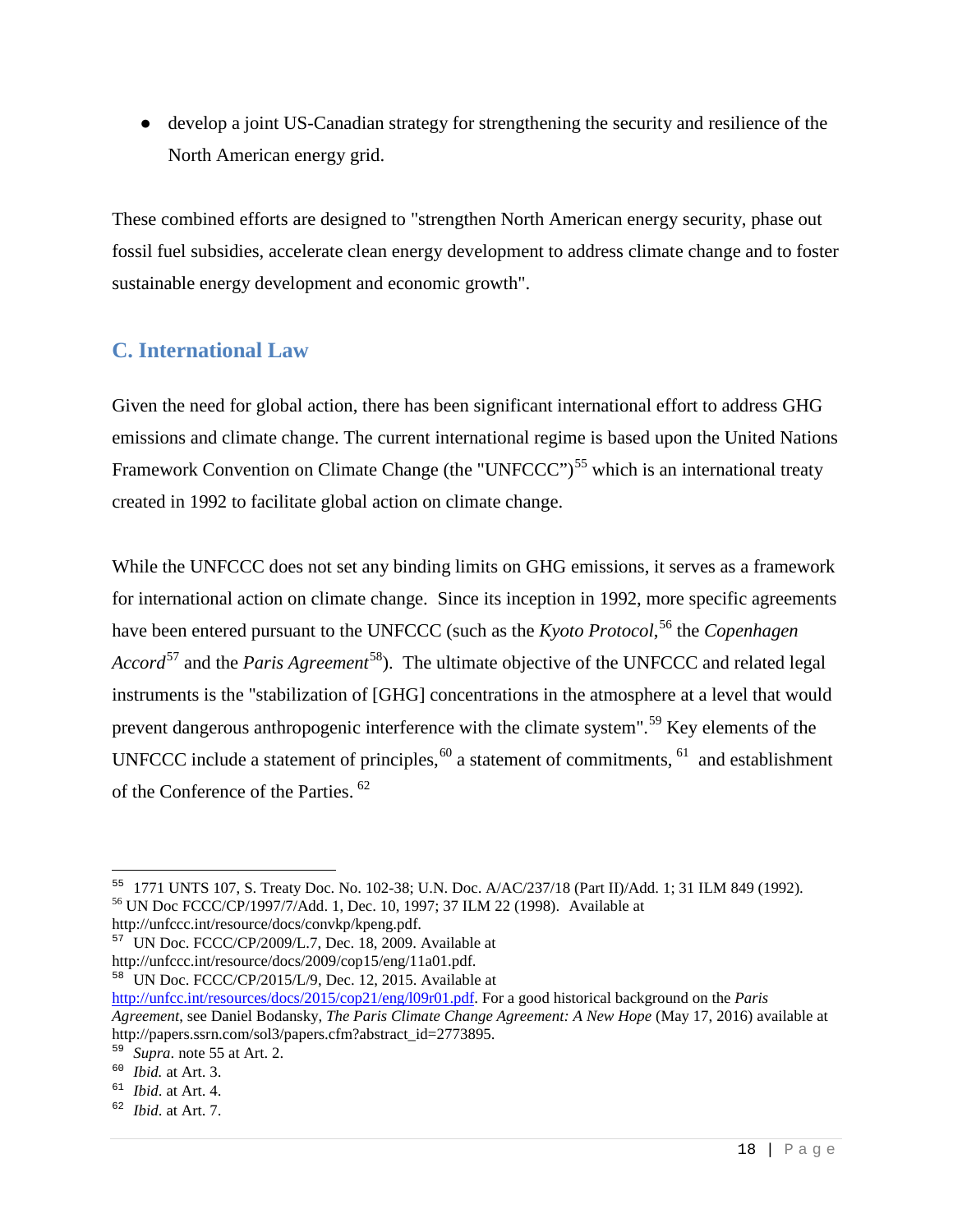The guiding principles include the protection of the climate system for present and future sustainable development. Another guiding principle is that measures taken to combat climate change "should not constitute a means of arbitrary or unjustifiable discrimination or a disguised restriction on international trade".<sup>[63](#page-20-0)</sup>

The distinction between developed and developing countries, and their differing responsibilities, capabilities and circumstances runs throughout the text of the UNFCCC. This is known as the principle of **common but differentiated** responsibilities and informs both the guiding principles and the commitments made under the UNFCCC.

Since developed and developing countries have differentiated responsibilities and capabilities, the UNFCCC provides that "the developed country Parties should take the lead in combating climate change and the adverse effects thereof". As well, as a matter of principle, the UNFCCC states that the specific needs and special circumstances of countries should be given full consideration. This is especially key for developing country parties that are particularly vulnerable to the adverse effects of climate change and for developed country parties that would have to bear a disproportionate burden under the UNFCCC.

All Parties under the UNFCCC have agreed to:

- provision of national inventories of anthropogenic emissions and removal by sinks of GHGs;
- formulation and implementation of programmes to mitigate climate change by addressing anthropogenic emissions and removals by sinks of GHGs;
- development of GHG mitigation (reduction or prevention) technologies;
- promotion of conservation and enhancement of sinks and reservoirs of GHGs;
- cooperation in preparing for adaption to climate change impacts;
- consider climate change matters in relevant social, economic and environmental policies and actions;

ł <sup>63</sup> *Ibid*. at Art. 3(5).

<span id="page-20-0"></span>**<sup>19</sup> |** Page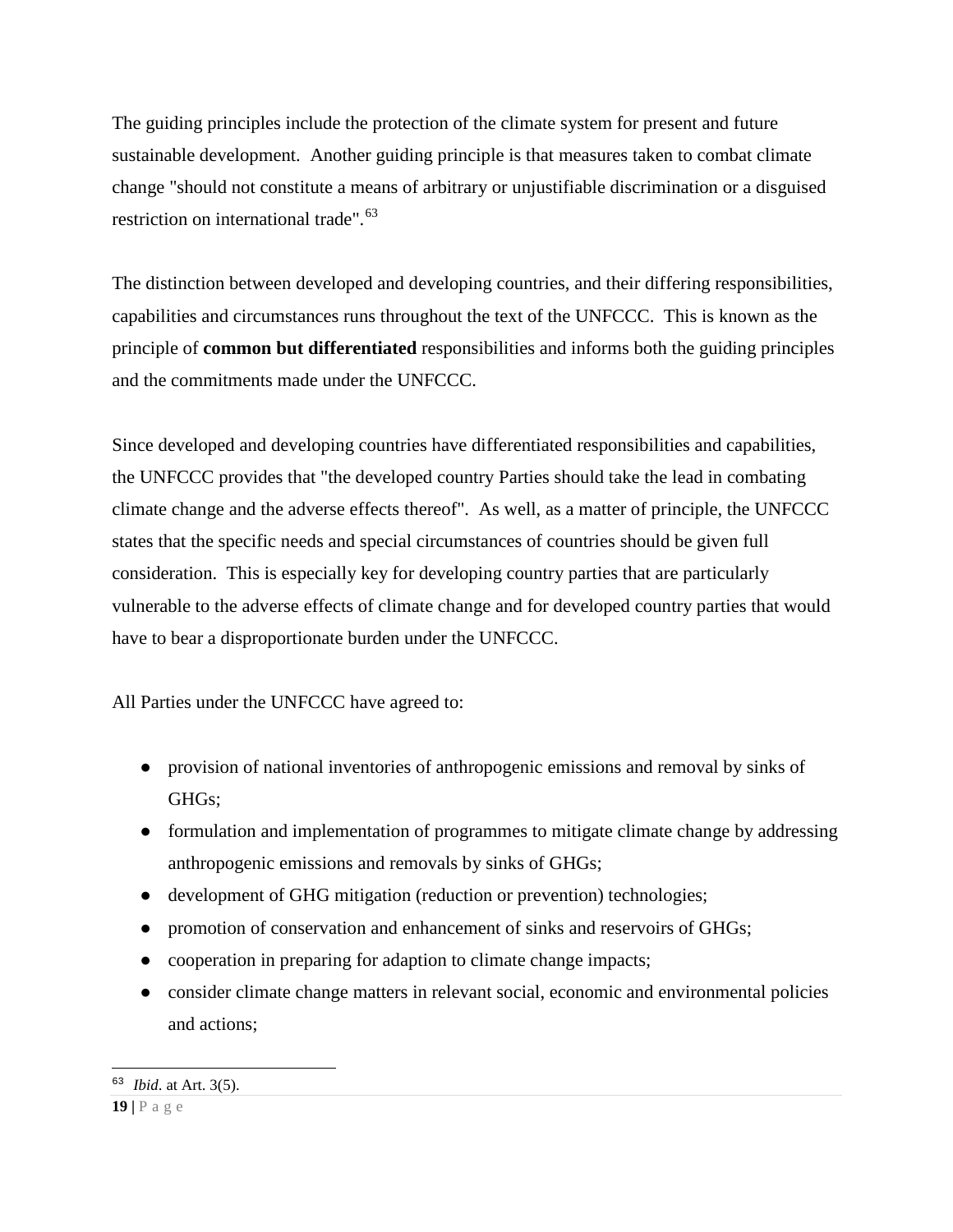- promotion and cooperation in scientific, technological, technical, socio-economic and other research, and in development of data archives related to the climate system;
- promotion and cooperation in the exchange of relevant scientific, technological, technical, socio-economic and legal information related to the climate system and climate change;
- promotion and cooperation in education, training and public awareness related to climate change; and
- communication of information specified in Article 12 to the Conference of the Parties.

Pursuant to the principle of common but differentiated responsibilities, additional commitments have been made by the developed country parties. These commitments include the adoption of national policies for limiting GHG emissions, and the protection and enhancement of GHG sinks and reservoirs. The ultimate objective of these commitments is for developed country parties to reach, individually or jointly, the 1990 levels of GHG emissions (Article 4(2)(b)).

The Conference of Parties (the "COP") is established as the supreme body of the UNFCCC. The COP performs several functions including examination of the obligations of the parties under the UNFCC, promotion and facilitation of information exchange on measures adopted by the parties, and facilitation of the coordination of measures taken by two or more parties. As well, the COP promotes and guides the development and refinement of methodologies for preparing inventories of GHG emissions and for evaluating effectiveness of climate change mitigation measures.

A key function of the COP is to review the implementation of the UNFCCC and its related legal instruments by the parties and to assess the overall, cumulative effects of the climate change mitigation measures taken by the parties (especially with regard to environmental, economic and social effects). In this regard, the COP meets on an annual basis to further define and set obligations under the UNFCC. To date, the most significant outputs from these annual meetings are the *Kyoto Protocol*, the *Copenhagen Accord*, and the *Paris Agreement*.

The *Kyoto Protocol*, signed in 1998, sets binding limits for reduction of specific GHG (carbon dioxide, methane, nitrous oxide, hydrofluorcarbons, perfluorocarbons, and sulphur hexafluoride).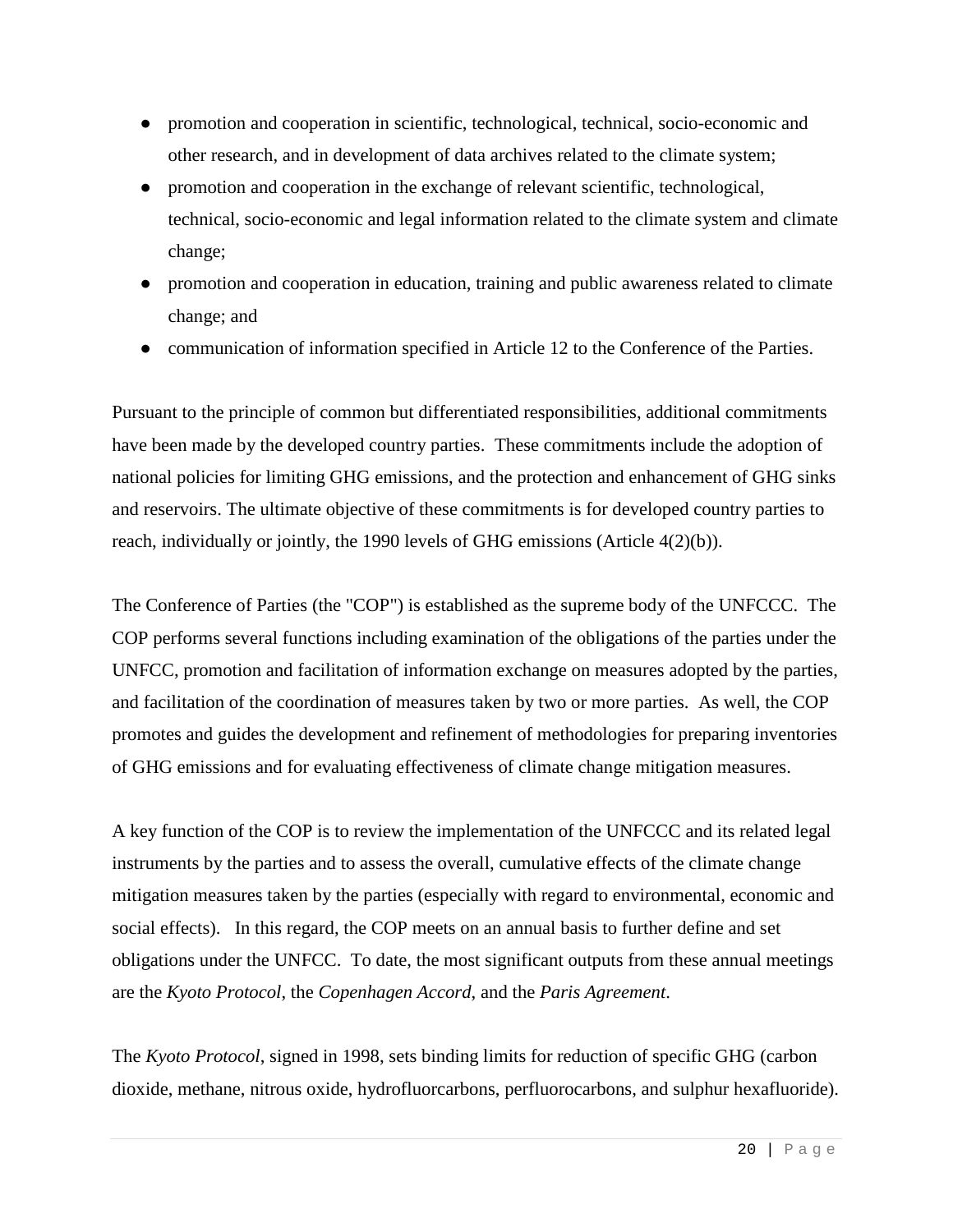Article 3(1) of the *Kyoto Protocol* provides that the signatories will reduce overall emissions of GHGs by at least 5% below 1990 levels in the commitment period of 2008 to 2012.

In order to achieve the objective of reduced GHG emissions, the signatories to the *Kyoto Protocol* agreed to implement policies and measures such as:

- enhancement of energy efficiency;
- protection and enhancement of sinks and reservoirs of GHGs;
- promotion of sustainable agriculture;
- research, promotion and development of renewable energy, carbon dioxide sequestration technologies;
- reduction of market imperfections, fiscal incentives, tax and duty exemptions and subsidies in GHG emitting sectors;
- encourage reforms in relevant sectors to promote policies and measures which limit or reduce emissions;
- measures to limit or reduce emissions of GHGs; and
- limitation or reduction of methane emissions through recovery and use in waste management, as well as in the production, transport and distribution of energy.

At the time of signing the *Kyoto Protocol*, Canada committed to reduce its GHG emissions by 6% below 1990 levels. Canada withdrew from its participation in the *Kyoto Protocol* at the end of 2011.<sup>64</sup> Canada was not on target to achieve its GHG reduction commitment which meant it would be subject to penalties imposed pursuant to the *Kyoto Protocol* (essentially, a requirement to purchase international credits to offset its inadequate GHG reduction).

The *Copenhagen Accord* was formulated in 2009. It provides additional targets for GHG reductions by the signatories with the objective of stabilizing GHG emissions. Under the *Copenhagen Accord*, Canada has committed to a 17% emissions reduction target by 2020 (using

<span id="page-22-0"></span>Ĩ <sup>64</sup> See Government of Canada website at https://www.ec.gc.ca/Publications/default.asp?lang=En&n=EE4F06AE-1&xml=EE4F06AE-13EF-453B-B633-FCB3BAECEB4F&offset=3&toc=hide

**<sup>21</sup> |** Page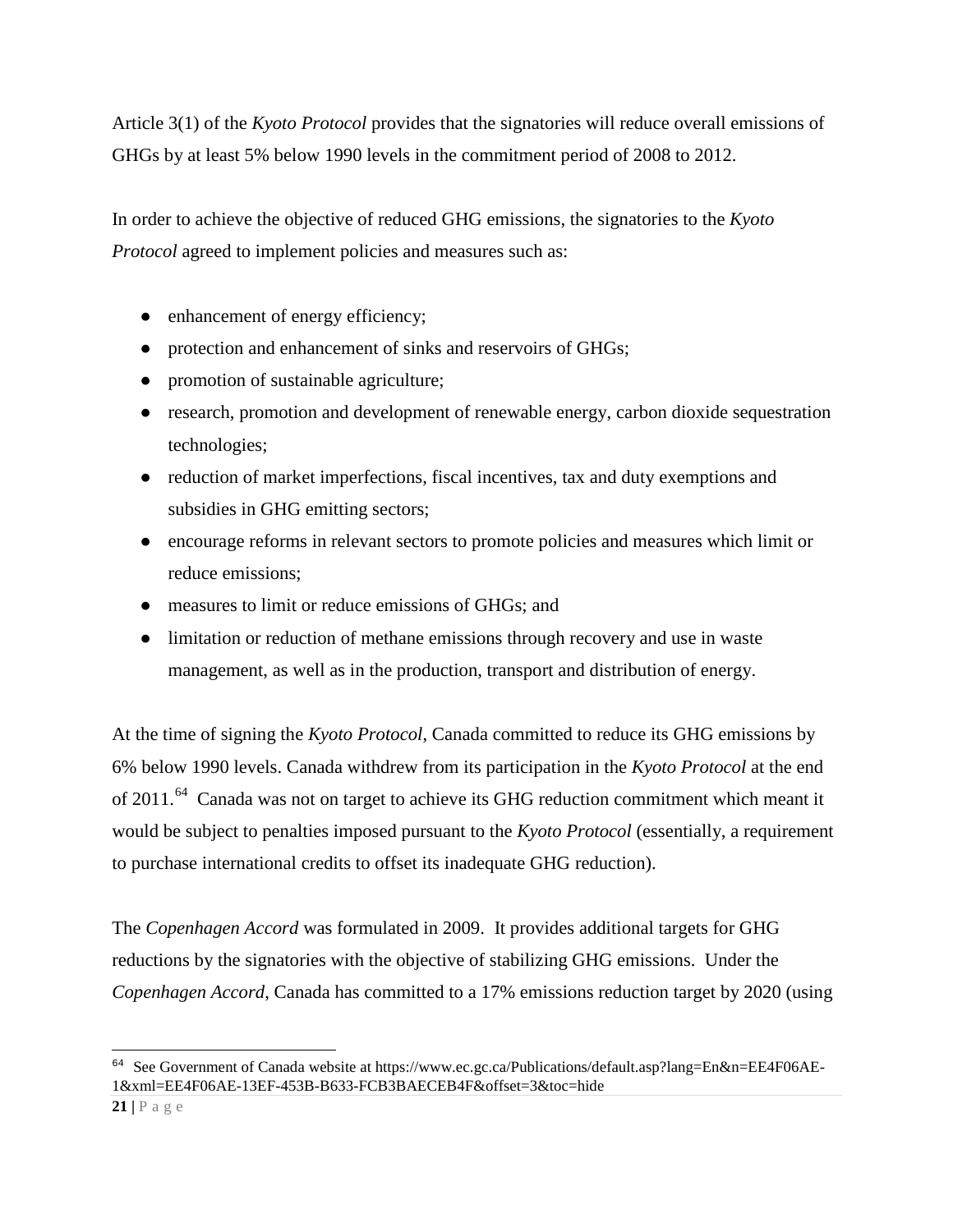2005 as the base year). Further, Canada indicated that its emissions target is to be aligned with the US economy-wide emissions target to be enacted by legislation.

The most recent international action flowing from the UNFCCC is the *Paris Agreement* reached in late 2015. The *Paris Agreement* is meant to enhance the implementation of the UNFCCC by strengthening the global response to climate change, in the context of sustainable development and eradicating poverty by: $65$ 

- $\bullet$  holding the increase in the global average temperature to well below 2.0°C with efforts to limit the change to  $1.5^{\circ}$ C;
- increase the ability to adapt to adverse impacts of climate change and foster climate resilience and low GHG emissions development; and
- make finance flows consistent with a pathway to low GHG emissions and climate resilient development.

As part of the *Paris Agreement*, the parties agree to provide a Nationally Determined Contribution (NDC) every 5 years. A party may adjust its NDC at any time to enhance its level of ambition to reduce GHG emissions. Another significant aspect of the *Paris Agreement* is the commitment of developed country parties to provide financial assistance to developing country parties for GHG mitigation and climate change adaptation.

Even prior to the *Paris Agreement*, as part of its role in monitoring international climate change action, the COP had invited all parties to the UNFCCC to provide NDCs towards achieving the objective of the Convention.<sup>[66](#page-23-1)</sup> The NDCs are provided "without prejudice to the legal nature of the contributions, in the context of adopting a protocol, another legal instrument or an agreed outcome with legal force under the Convention applicable to all Parties".<sup>67</sup> Canada submitted its most recent NDC in mid-2015 just prior to the COP 21 meeting in Paris, indicating its intention to achieve an economy-wide target to reduce GHG emissions by 30% below 2005 levels by

<span id="page-23-0"></span>ł <sup>65</sup> *Supra*. note 58 at Art. 2.

<span id="page-23-1"></span><sup>66</sup> Decision 1/CP.19 made at COP 19 held in Warsaw in November 2013.

<span id="page-23-2"></span> $67$  Taken from the United Nations Framework Convention on Climate Change website at unfaccc.int.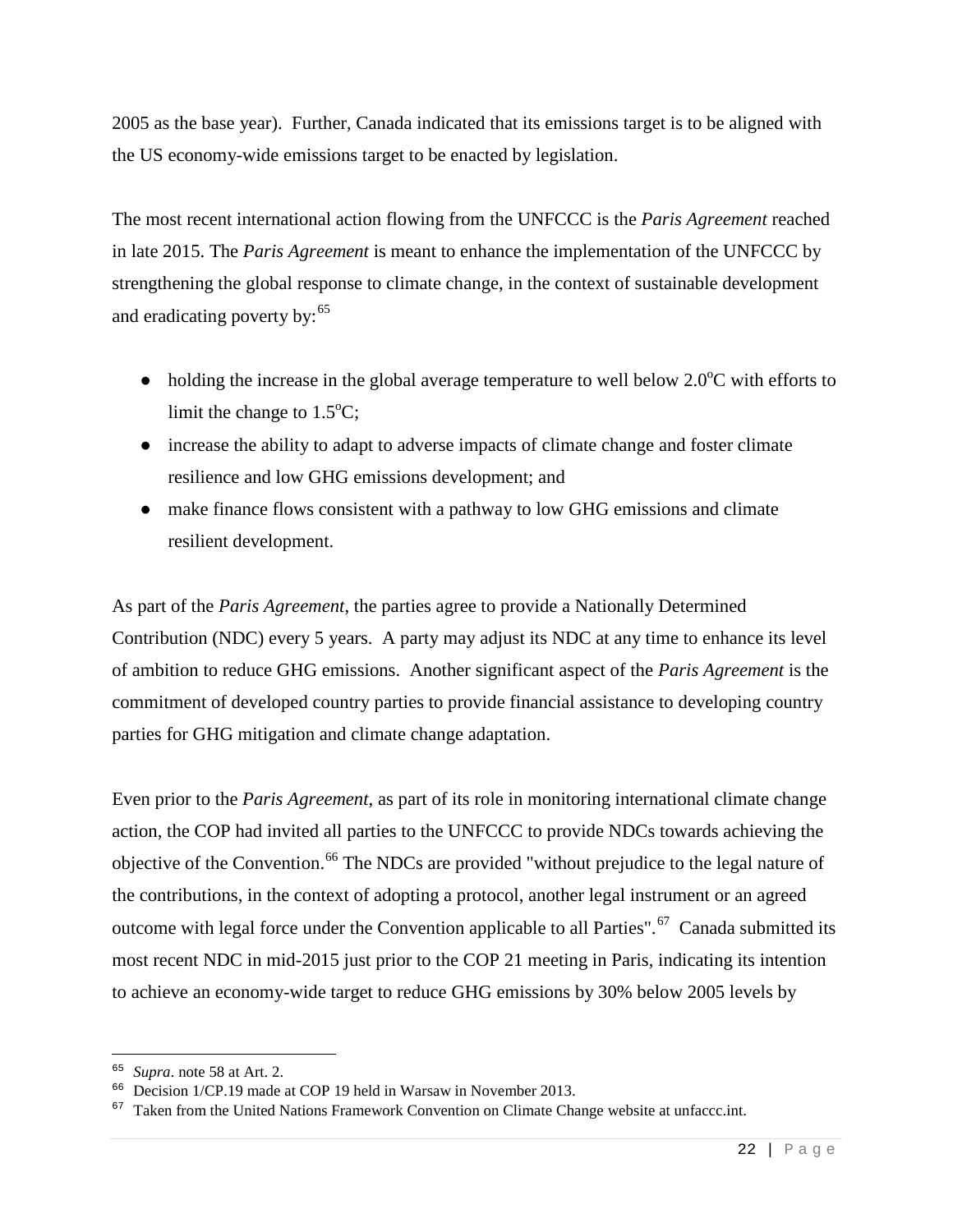2030. This NDC was set by the previous Conservative federal government and has been adopted, without change, by the current Liberal government.

#### <span id="page-24-0"></span>**IV. A Path Forward**

The Alberta government has begun to make initial progress in implementing the *Climate Leadership Plan* by implementing a new carbon price on GHG emissions. However, details on the interaction of the new carbon tax and the existing *SGER* regime are still forthcoming. In addition, details regarding the phase-out of coal-fired electricity, a legislated oil-sands emissions limit, and the methane emission reduction plan are still outstanding.

In addition to the matters expressly adopted in the *Climate Leadership Plan*, the *Climate Change Advisory Panel [Report](http://alberta.ca/documents/climate/climate-leadership-report-to-minister.pdf)* discusses the importance of energy efficiency and energy-resilient communities and recommends that a provincial energy efficiency and community-based energy program be developed.<sup>[68](#page-24-1)</sup> The ELC notes that, on the eve of this publication, the Alberta Government introduced *Bill 20: Climate Leadership Implementation Act* which includes the proposed *Energy Efficiency Alberta Act* establishing a Crown Corporation for the purposes of raising awareness and promoting energy efficiency in Alberta. While energy efficiency and community-based energy programs will not be canvassed in the ELC's Climate Change Legal Roadmap series of reports, the ELC is supportive of such programs.

While it will not be canvassed in the ELC's series of reports, as part of the path forward, the essential role of municipalities in these types of programs and other climate change actions should be acknowledged. [69](#page-24-2) In Alberta, municipalities are governed by the *Municipal Government Act* (the "*MGA*").<sup>[70](#page-24-3)</sup> Several changes to the *MGA* could be made to facilitate climate change action by municipalities. For example, implementation of local low-emission solutions focused on buildings could be facilitated by:

Ξ

<span id="page-24-1"></span><sup>68</sup> *Supra*. note 34 at pp. 8-9.

<span id="page-24-2"></span><sup>69</sup> For further discussion, see our blog post *Climate Change Law Blog Series: Cities and Climate Change* available at https://environmentallawcentre.wordpress.com/2016/03/02/climate-change-law-blog-series-cities-and-climatechange/.

<span id="page-24-3"></span><sup>70</sup> RSA 2000, c. M-26.

 $23$  |  $P$  a g e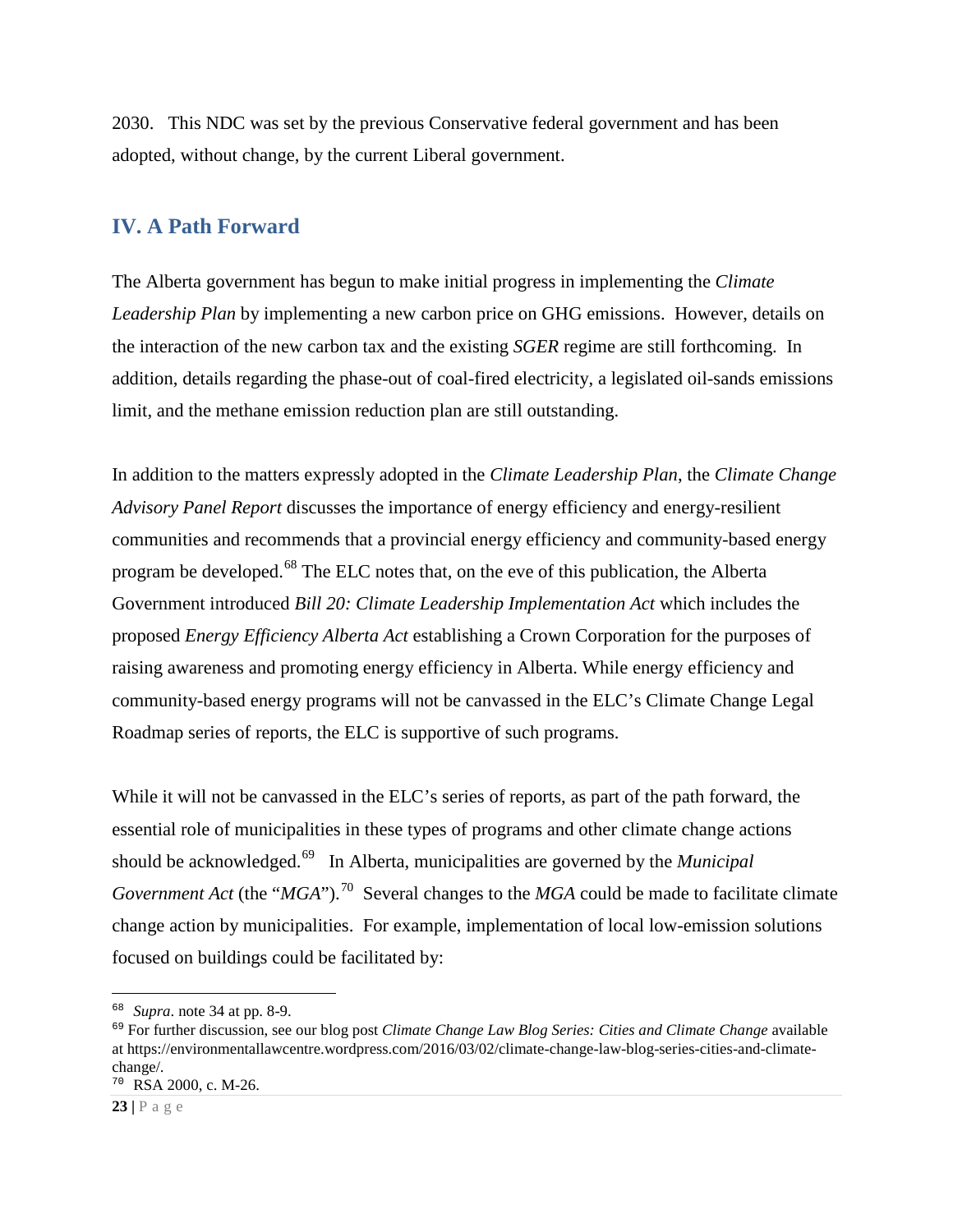- Amending the *MGA* to allow municipalities to impose minimum energy requirements and minimum renewable energy standards above and beyond those imposed by the building codes adopted in the *Safety Codes Act*. [71](#page-25-0) This would enable municipalities to set high standards for buildings within their borders, including retrofitting of existing, inefficient buildings.
- Expanding the revenue generation options available to municipalities under the *MGA* to enable the use of creative financing tools (such as loans repaid through property taxes or utility bills) to encourage adoption of more energy efficient or renewable energy technologies on a residential basis. Currently, municipalities are restricted as to whom they can loan money and as to the purposes for which taxes can be levied.

Other important local low-emission solutions include those focused on transportation (such as redesign of traffic flows and reconfiguring urban development) and the use of green spaces. Solutions such as these can be facilitated by expressly incorporating environmental protection and management into the *MGA* planning provisions, and by expressly allowing bylaws for environmental purposes.

Another key step on the path forward is the matter of climate change adaptation, which is not expressly addressed in the *Climate Leadership Plan*. Broadly, climate change adaptation is action designed to avoid, mitigate or manage the local impacts of climate change.<sup>[72](#page-25-1)</sup> There remains a need in Alberta to develop policy for the facilitation and implementation of climate change adaptation actions. While the topic of climate change adaptation is not a topic for discussion in the ELC's Climate Change Legal Roadmap series of reports, it is significant issue that warrants further consideration in Alberta.

While the *Climate Leadership Plan* sets policy guidance for climate change action in Alberta, it is a very high-level document with not a great amount of detail on the tools and mechanisms that

Ĩ  $71$  RSA 2000, c. S-1.

<span id="page-25-1"></span><span id="page-25-0"></span> $72$  For a useful collection of climate change adaptation definitions, see http://www.vcccar.org.au/climate-changeadaptation-definitions.